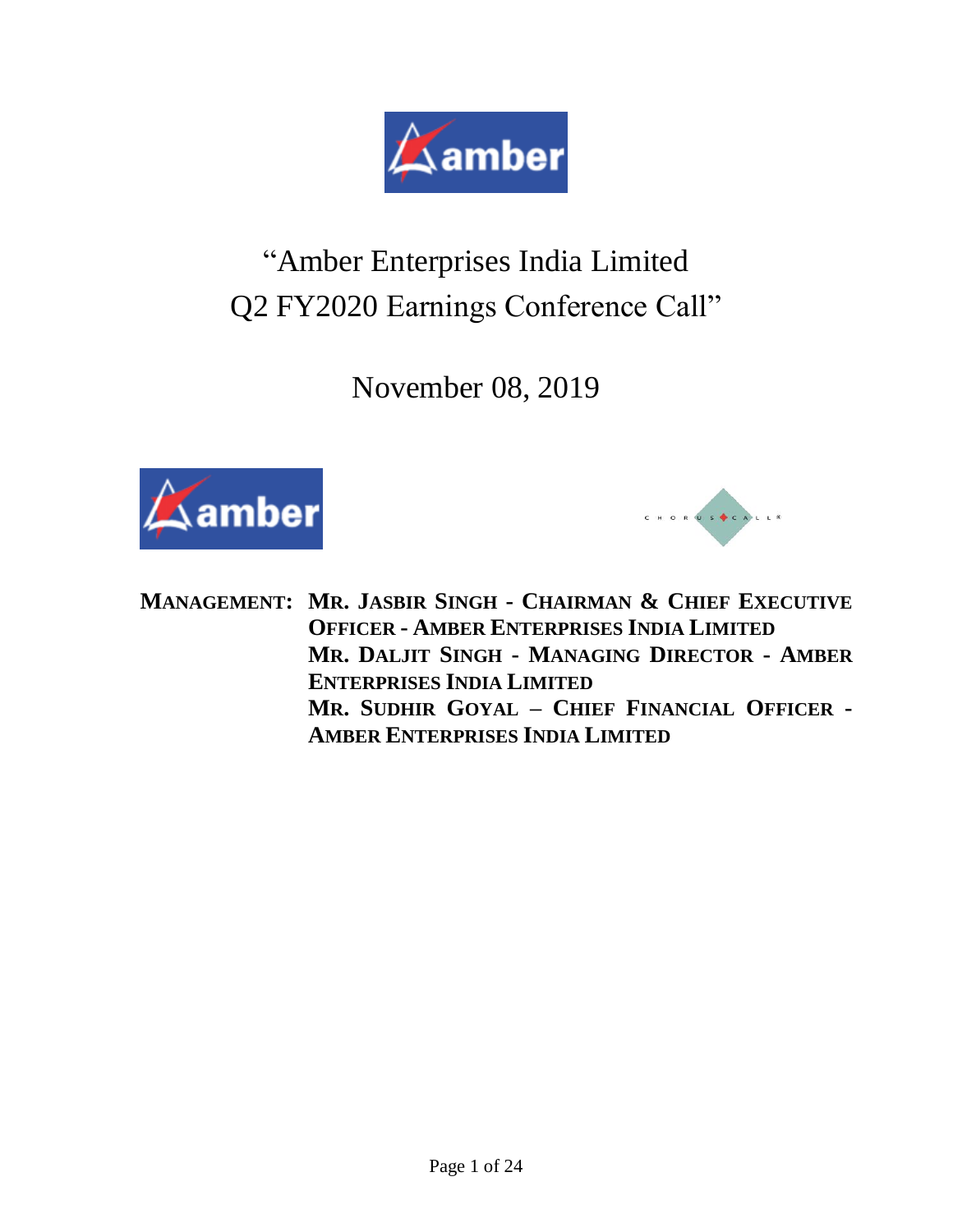

**Moderator**: Ladies and gentlemen, Good day and welcome to Amber Enterprises India Limited Q2 FY2020 earnings conference call. This conference call may contain forward-looking statements about the Company, which are based on the beliefs, opinions and expectations of the Company as on the date of this call. These statements are not the guarantees of future performance and involve risks and uncertainties that are difficult to predict. As a reminder, all participant lines will be in the listen-only mode and there will be an opportunity for you to ask questions after the presentation concludes. Should you need assistance during the conference call, please signal an operator by pressing "\*" then "0" on your touchtone phone. Please note that this conference is being recorded. I now hand the conference over to Mr. Jasbir Singh, Chairman and CEO. Thank you and over to you Sir!

**Jasbir Singh:** Good Morning everyone and a warm welcome to our Q2 FY2020 Earnings Conference Call. Today I am joined by Mr. Daljit Singh – Managing Director, Mr. Sudhir Goyal – CFO, and SGA, our Investor Relation Advisors. We have uploaded our updated result presentation on exchanges, and I hope everybody had an opportunity to go through the same.

> As far as business update goes, our room air conditioning industry has not been much impacted due to overall slowdown in the economy. The industry has done fairly well, and we have been observing over the years that the delta of seasonality curve has been reducing and hence the volume uptake in the nonseasonal period. Also due to desire of comfort living, increasing per capita income and easy financing available in the market for consumer durable products the volumes have been increasing. We have been able to maintain our growth momentum and clocked a robust volume growth of 127% as compared to Q2 FY2019. Our RAC volumes for the quarter stood at 4.13 lakhs units as compared to 1.82 lakhs in Q2 FY2019. Our volume growth for H1 FY2020 stood at 99%; RAC volumes for H1 FY2020 were 14.5 lakhs as compared to 7.3 lakh in H1 FY2019. As highlighted earlier we endeavor to grow at a higher pace than the industry.

> The growth in the volumes was primarily due to addition of new customers such as Samsung, Toshiba, Livpure and others, and also mass production for Flipkart and Amazon has also started. The deeper penetration in the existing customers and offering more products increasing our wallet share. Addition of new energy efficient models on continuous basis and increased demand from players, which do not have manufacturing facilities and now due to higher custom duties and logistical hassles imports not being a viable option.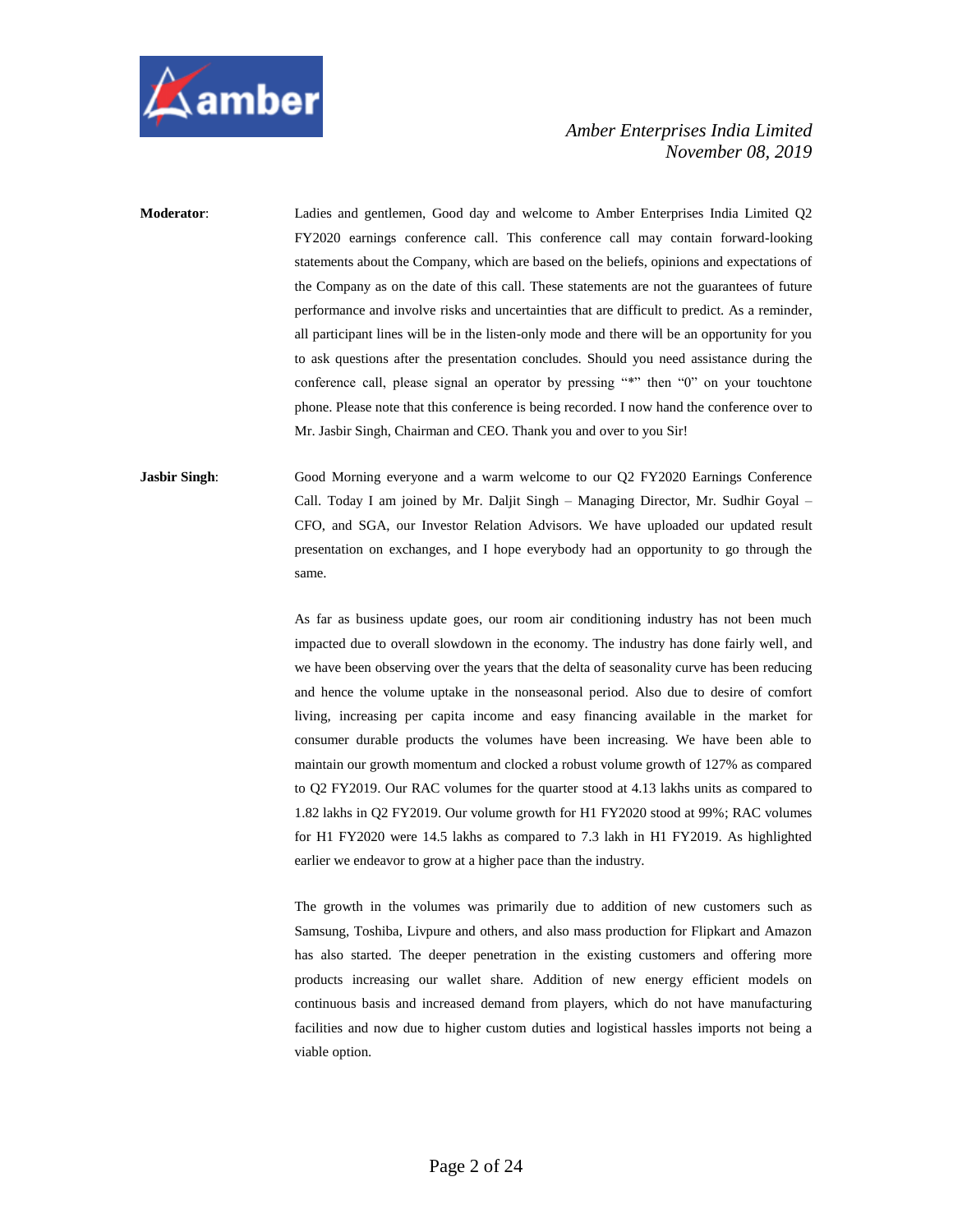

I would also like to highlight that not only our RAC division, but our RAC components and other business divisions which includes operations of Sidwal are gaining momentum and our penetration level with customers are increasing. We further expect this to grow after seeing the full year revenue from customers added in the last two quarters.

As far as the subsidiaries update is concerned, as discussed in the previous communications we have acquired Sidwal Refrigeration Industries Private Limited, which also includes business of Sidwal Technologies and now is a subsidiary of Amber Enterprises from May 2, 2019. Now we have first full quarter of Sidwal's performance consolidated into our accounts. Business integration with respect to the systems and processes have been successfully implemented and we have identified synergies between Amber and Sidwal, which will bring cross selling opportunities, operational efficiencies and margin enhancements going forward. We see decent growth opportunities in Sidwal due to additional metros coming across the country and increase in number of air condition passenger coaches in railways over the years. We have recently won an order of Rs.167 Crores from BEML, which is for Mumbai Metro, which is to be executed within a timeframe of 18 to 24 months.

PICL has also performed well in this quarter and now is PAT positive as compared to previous quarter and comparable previous period. This is due to increased demand of locally sourced components from Indian OEMs. We see improved demand for components going forward.

Our subsidiaries IL Jin and Ever are also doing fairly well. The customers which are being added recently will have a full year impact this year and we foresee revenues and margin uptake in the subsidiaries as well. We have completed the acquisition of large tranche of 51% in Ever Electronics on October 18, 2019, and now it is a subsidiary of Amber with 70% stake.

I will now take you through the financial numbers. Let me first take you through the standalone highlights. The total standalone revenue of Q2 FY2020 stood at Rs.393 Crores up by 74% as against Rs.226 Crores for the corresponding quarter last year. Revenue from H1 FY2020 stood at Rs.1,389 Crores as compared to 828 Crores in H1 FY2019, a growth of 68%. Revenue from room AC grew at 89% from 616 Crores to 1,165 Crores in H1 FY2020. Our operating EBITDA post the impact of Ind-AS 116 for the quarter stood at Rs.17 Crores as compared to Rs.11 Crores in Q2 FY2019, a growth of 58% on YoY basis. EBITDA margins for Q2 FY2020 stood at 4.4%. Operating EBITDA for H1 FY2020 stood at Rs.110 Crores as compared to 71 Crores in H1 FY2019, a growth of 55%. Operating EBITDA margin stood at 8% for H1 FY2020. Standalone PAT for H1 FY2020 stood at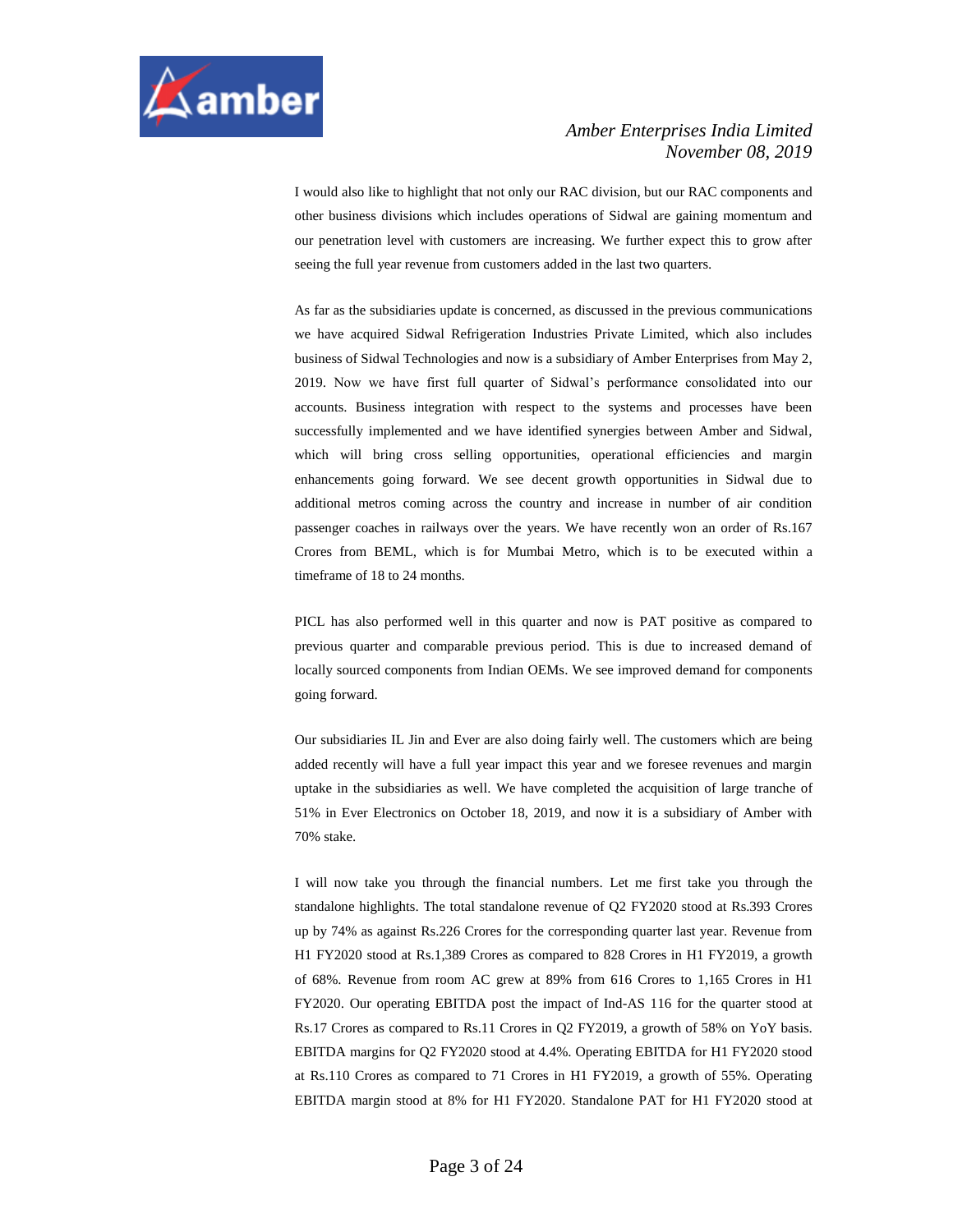

Rs.53 Crores as compared to 27 Crores for H1 FY2019, a growth of 96% YoY. PAT margins for H1 FY2020 stood at 3.8% as compared to 3.3% for H1 FY2019 an increase of 55 bps. Our net debt as on September 30, 2019 for standalone entity stands at Rs. 228 Crores as compared to Rs.270 Crores on June 30, 2019. Our working capital days are at 45 days from 57 days in corresponding period last year.

Moving on to the consolidated results. Our revenue for Q2 FY2020 grew by 89% from 330 Crores to Rs.623 Crores. Growth from subsidiaries has been significantly up as compared to last year with better margins. H1 FY2020 revenue stood at 1859 Crores as compared to 1038 Crores in H1 FY2019, a growth of 79%. Revenue breakup from subsidiaries before the intercompany adjustments for Q1 FY2020 stands as below. PICL contributed 84 Crores, IL Jin contributes 166 Crores, Ever contributes 155 Crores and Sidwal contributed 94 Crores. Operating EBITDA for Q2 FY2020 as on consolidated basis stood at Rs.37 Crores as compared to 16 Crores in Q2 FY2019, a growth of 134%. EBITDA margins stood at 5.9% for Q2 FY2020 as compared to 4.8% in Q2 FY2019, an increase of 113 bps YoY.

Operating EBITDA for H1 FY2020 stood at 153 Crores as compared to 79 Crores in H1 FY2019 a growth of 94%. Operating EBITDA margins for HY2020 increased by 65 bps YoY with higher RAC volumes, standout performances in subsidiaries and operating leverage play out we were able to deliver higher margins. PAT for Q2 FY2020 stood at 12 Crores as compared to loss of 3 Crores in Q2 FY2019. PAT for H1 FY2020 stood at Rs.77 Crores as compared to Rs.24 Crores in H1 FY2019, a growth of 220%. PAT margins for H1 FY2020 stood at 4.1%, an increase of 181 bps YoY. We have not taken benefits of lower tax rates since we have accumulated MAT credit in our books for standalone entity Amber; however, lower tax benefits have been availed for the subsidiaries.

Our net debt on consolidated basis for September 30, 2019 stood at Rs.340 Crores as compared to Rs.380 Crores on June 30, 2019. Our ROCE stood at 19% for September 2019 as compared to 13% in September 2018, an improvement of 600 bps. We further foresee an expansion in ROCE due to operating leverage playing out and better control over the working capital. Since we are cash generating company, the Board of Directors has proposed an interim dividend of 16% that is Rs.1.6 per share. Our constant endeavor would be to increase penetration and increase our wallet share within the existing customers, continuously add new customer and enhance our products with new technologies by focusing on R&D. With this I open the floor for discussion.

**Moderator**: Thank you very much. Ladies and gentlemen, we will now begin the question and answer session. First question is from the line of Vineet Prasad from Investec Capital. Please go ahead.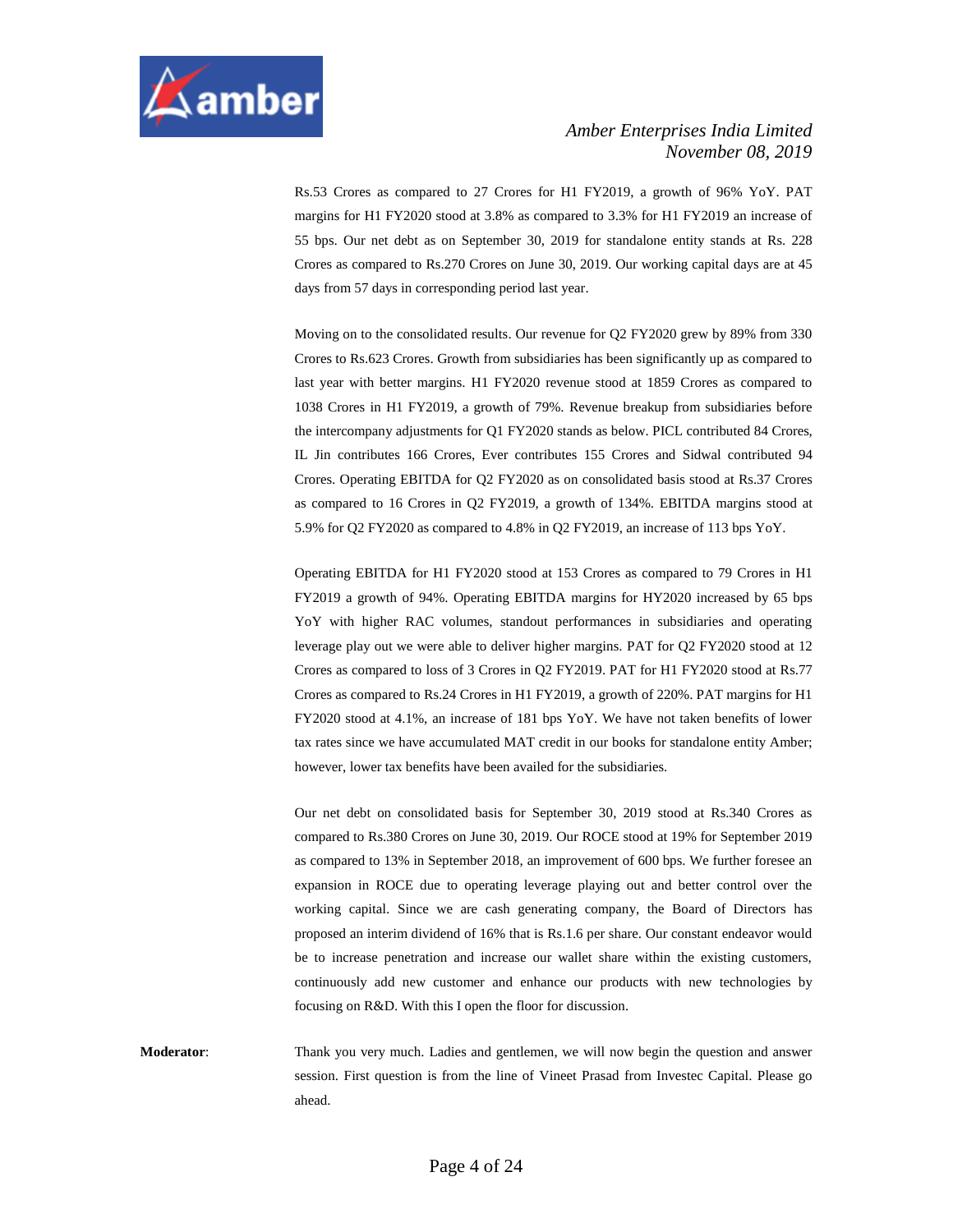

**Vineet Prasad:** Congratulations on very strong set of numbers. Sir, just as you highlighted that import substitution has played a huge role in strong revenue growth over the last several quarters post hike in customs duty just can you throw some light on how much part of a growth is driven from import substitution or what proportion of ACs are still imported from China or the countries in CBU form or how long this import substitution can play out further?

- **Jasbir Singh**: Import custom duties increase was announced, first increase was announced on September 27, 2018 by Government of India and thereon what we saw was that it was import duty imposed on the CBU whereas we saw that most of the players took advantage of the ambiguity in the law, they started importing indoor and outdoor as a part of air conditioners, which was further clarified in this year's budget. So, after February it was clarified that indoor and outdoor cannot be imported as a part of air conditioners. So the traction of import substitution in India happened post February and larger benefit of this is visible in Q2 results because till February people had already released their letter of credits for the imports, so imports continued till Q1 whereas in Q2 it has come down this import subsidies are here to stay on at least for 5 to 10 years time and what government is seeing is, government is keeping a very close watch on whether the imports duty increase has decreased the imports or not. So, there is lot of data, which is being asked from us as well as from other players regarding this. I believe still at even 20% there are some models, which are being imported and window air conditioners is hardly being imported I think maybe 2% or 3% of window air conditioners is being imported whereas indoor still continue to come I think about 25% to 30% of indoors are still coming from China and outdoor has seen a reduction in imports after this increase in custom duties.
- **Vineet Prasad:** Secondly, if I look at standalone gross margins this has been a second consecutive quarter where gross margins have contracted more than 2% points if we look at standalone basis. Can you just give some reasons as and why there is some contraction in gross margin?
- **Jasbir Singh:** See the contraction of gross margin is in line to our Q1 results so there is no change from Q1 to Q2 whereas yes you are right from last year versus this year there is a contraction and largely because of the product mix change we are seeing this contraction in the margin because we are seeing the margins in a percentage basis whereas sometimes we have to fix compressors and sometimes we have to supply without compressors and there is add on revenue, which goes on and in inverter air conditioners there are still inverter PCB boards, which are being imported by customers where we do not have any margins in that so that is actually increasing the topline but not adding to the margin.

**Vineet Prasad:** Thanks a lot Sir.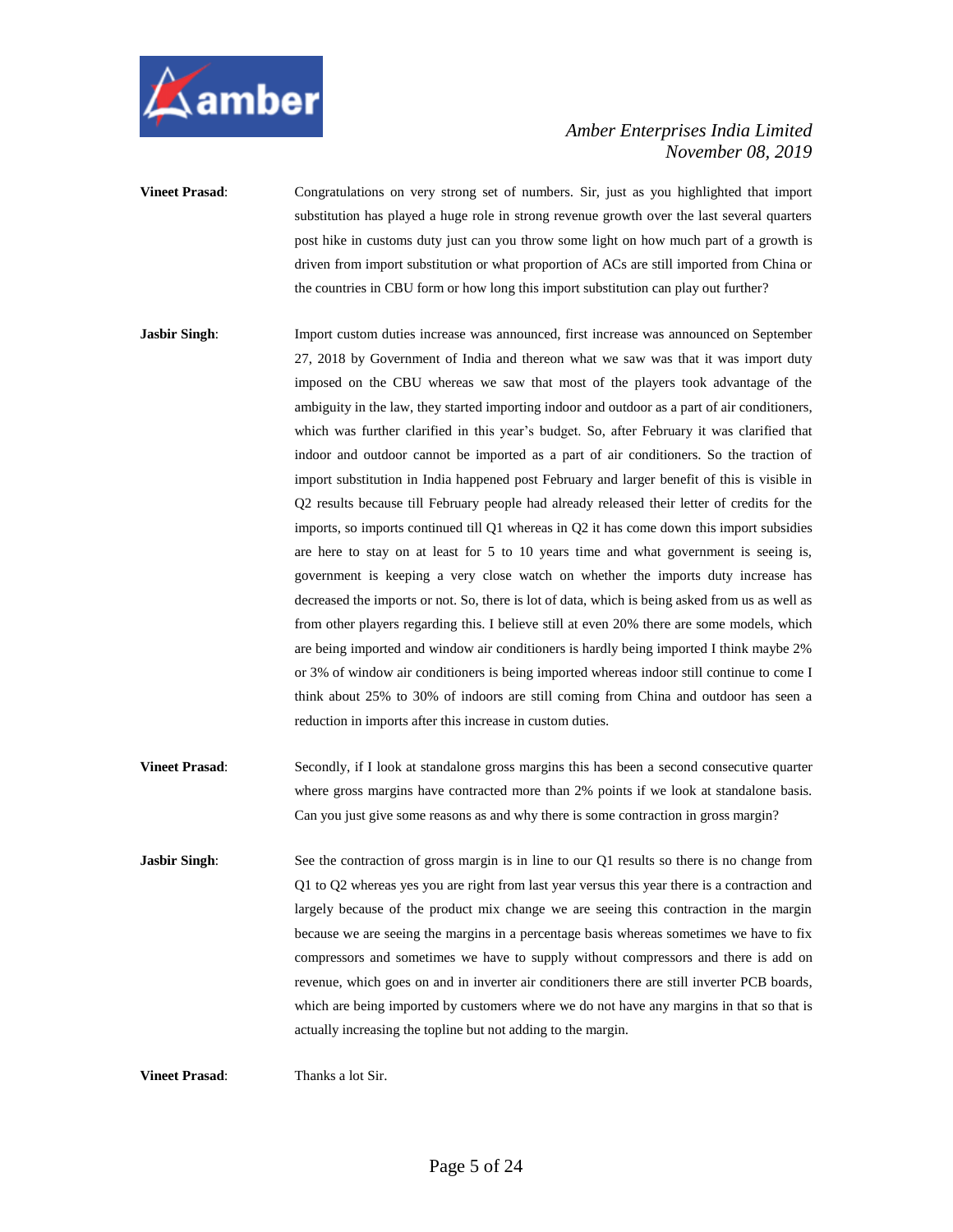

- **Moderator**: Thank you. The next question is from the line of Nirav Vasa from Anand Rathi. Please go ahead.
- **Nirav Vasa:** Sir I would like to understand based on the ordering momentum from most of the OEMs according to you what can be the industry growth for this year since first half has been really very strong so what is the kind of momentum that you have seen for full year in percentage terms growth?
- **Jasbir Singh:** As far as we see from April till October as per our resources industry has grown in the range of 15% to 17% and there are customers who have grown more than that, we have seen other customers also grew by in the range of 20% to 25%, there are some customers who grew in single digit and overall industry I think since October is finished now we are in almost mid of November it depends on Q4, if it does not rain in Q4 industry should close the year by at least 15% to 18% range.
- **Nirav Vasa:** Sir 15% is typically the industry average, but first half has been so strong despite that you are still maintaining 15% because typically fourth quarter is where the maximum volume ramp up happens?
- **Jasbir Singh:** You see we still need to see that despite of economical slowdown this industry has not been impacted and I believe there should be some lag impact in this sector as well so we have considered that and that is why we are giving a conservative range bound estimates. Yes, if Q4 goes extremely positive then it should cross 20% also. If you see TV industry it has degrown by 20%, refrigerator and washing machines are almost flat and with some brands it is negative. Air conditioner, room AC is the only sector, which has actually grown this year.
- **Nirav Vasa**: Sir would it be possible for you to help, you have given me subsidiary wise revenue breakup, can you give EBITDA and PAT breakup?

**Jasbir Singh:** Yes, sure. Our PICL EBITDA is 5.37 Crores, which is 6% and the PAT is 1.37 Crores, IL Jin EBITDA is 8.5 Crores, which is 5.1%, PAT is 4.53, Ever EBITDA is 5.36, which is 3.5% and the PAT is 4.35, Sidwal EBITDA is 23 Crores, which is 24% and PAT is 15.5 Crores.

- **Nirav Vasa:** These are numbers for 1H right?
- **Jasbir Singh:** These are numbers for H1 yes that is right and in Sidwal case it is five months, because we acquired on 2nd May 2019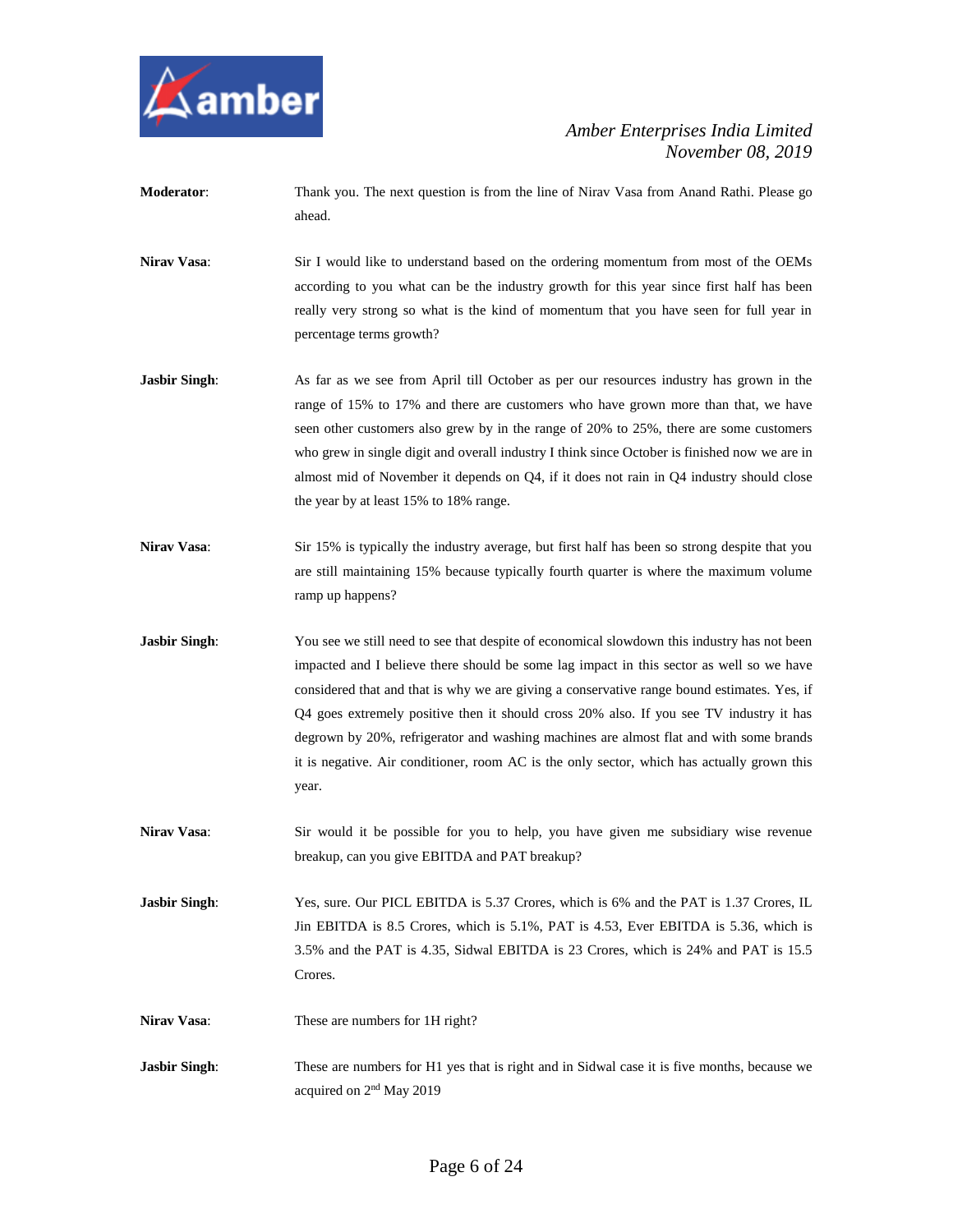

| Nirav Vasa:          | Partial consolidation.                                                                                                                                                                                                                                                                                  |
|----------------------|---------------------------------------------------------------------------------------------------------------------------------------------------------------------------------------------------------------------------------------------------------------------------------------------------------|
| <b>Jasbir Singh:</b> | Yes.                                                                                                                                                                                                                                                                                                    |
| <b>Nirav Vasa:</b>   | Sir despite we are having almost majority stake, but in Sidwal I was expecting some<br>component of minority interest also to come on consolidation but that has not come so can<br>you throw some more light on that?                                                                                  |
| <b>Sudhir Goyal:</b> | It has been considered as because there is agreement, after two years we have to buy it so<br>there is a corresponding liability is appearing in the books, so that is why it is 100% is the<br>consolidated here and NCI come in the balance sheet not in the P&L account,<br>noncontrolling interest. |
| <b>Nirav Vasa:</b>   | Sir with regards to tax rate, in our standalone operations we are going for I think the tax rate<br>for standalone operations would be around 33% for FY2020 and FY2021?                                                                                                                                |
| <b>Sudhir Goyal:</b> | No actually on standalone basis we have tax rate of about 35% and on subsidiary basis we<br>have lesser tax rate of 25% bracket.                                                                                                                                                                        |
| Nirav Vasa:          | So because we are going to take this credit of MAT so our tax rate going forward was 35%<br>only for 2020 and 2021?                                                                                                                                                                                     |
| <b>Sudhir Goyal:</b> | Going forward we will switch after we consume the MAT, you cannot reverse it because<br>once you change to a new regime you cannot come back to this regime so we want to first<br>consume our MAT, we have about 37 Crores MAT lying with us.                                                          |
| <b>Nirav Vasa:</b>   | So effectively tax rate for FY2020 would be how much?                                                                                                                                                                                                                                                   |
| <b>Sudhir Goyal:</b> | 35% for standalone.                                                                                                                                                                                                                                                                                     |
| Nirav Vasa:          | Okay so standalone is 35%.                                                                                                                                                                                                                                                                              |
| <b>Sudhir Goyal:</b> | Yes.                                                                                                                                                                                                                                                                                                    |
| Nirav Vasa:          | And Sir my last question would it be possible for you to help me with the pending order<br>backlog in Sidwal?                                                                                                                                                                                           |
| <b>Jasbir Singh:</b> | Sidwal we have a very strong order book right now after receiving this new BEML order,<br>our order book stands at around 480 Crores currently, which is to be delivered in a span of<br>close to about 18 to 20 months time.                                                                           |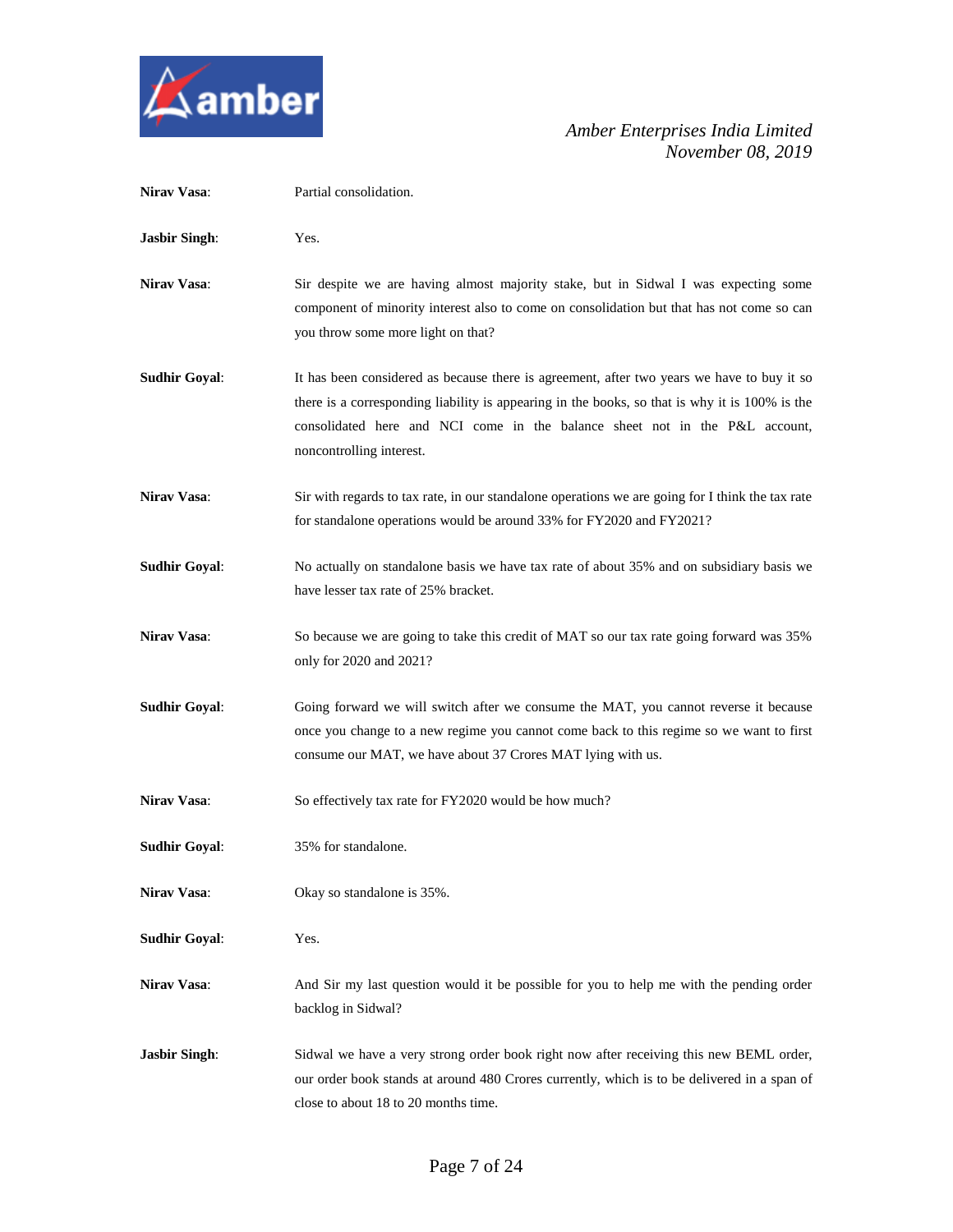

| Nirav Vasa:          | So effectively Sir based on this robust order backlog Sidwal can easily grow by 20% YoY?                                                                                                                                                                                                                                                                                                                                                                                                                                            |
|----------------------|-------------------------------------------------------------------------------------------------------------------------------------------------------------------------------------------------------------------------------------------------------------------------------------------------------------------------------------------------------------------------------------------------------------------------------------------------------------------------------------------------------------------------------------|
| <b>Jasbir Singh:</b> | That is what we are expecting yes.                                                                                                                                                                                                                                                                                                                                                                                                                                                                                                  |
| Nirav Vasa:          | Thank you very much Sir. My queries have been answered.                                                                                                                                                                                                                                                                                                                                                                                                                                                                             |
| Moderator:           | Thank you. The next question is from the line of Ajinkya Bhat from Macquarie. Please go<br>ahead.                                                                                                                                                                                                                                                                                                                                                                                                                                   |
| Ajinkya Bhat:        | Sir I have two questions, one is on the industry growth you mentioned that the YTD<br>industry growth has been 15% to 17% now I just wanted to crosscheck that because so<br>yesterday one of the large AC OEMs mentioned that the secondary seals growth YTD in the<br>industry was 33% so when you mentioned 15% to 17% is it more from the perspective of a<br>supplier, which means that this 15% to 17% could be essentially the representative of the<br>production goes in the AC industry would that be a right assumption? |
| <b>Jasbir Singh:</b> | Yes, I mean from our point of view we are talking about the primary sales, which happens<br>whereas the brand, which has mentioned to you is the secondary sales so they must be<br>talking about the sales to the dealers.                                                                                                                                                                                                                                                                                                         |
| Ajinkya Bhat:        | Yes, they mentioned that they were talking about secondary sales so you have 15% to 17%<br>number is essentially representative of the production growth in the industry YTD right?                                                                                                                                                                                                                                                                                                                                                 |
| <b>Jasbir Singh:</b> | That is right.                                                                                                                                                                                                                                                                                                                                                                                                                                                                                                                      |
| Ajinkya Bhat:        | Thanks for that clarification and the second question is the slide #10 of your presentation<br>shows ROCE and ROE so for 1H FY2020 you have 19% return on capital employed and<br>15% ROE so it is clearly lower than ROCE, which means that you actually have a lot of<br>cash and financial assets, which are not deployed in the business so could you just throw<br>some light on why that is the case I mean is there any specific business reason for which<br>you need that cash buffer or something like that?              |
| <b>Jasbir Singh:</b> | See ROE is less since the capex is being done in the last six months and the last year which<br>has not contributed well in the turnover so that will come in near future in the coming<br>season we will be doing more asset turn and ROE then will increase.                                                                                                                                                                                                                                                                      |
| Ajinkya Bhat:        | No, but then the capex that you would have done would also be a part of the denominator<br>for ROCE right because your denominator is shareholder funds plus net debt so capex<br>should not be the one that should be affecting broadly?                                                                                                                                                                                                                                                                                           |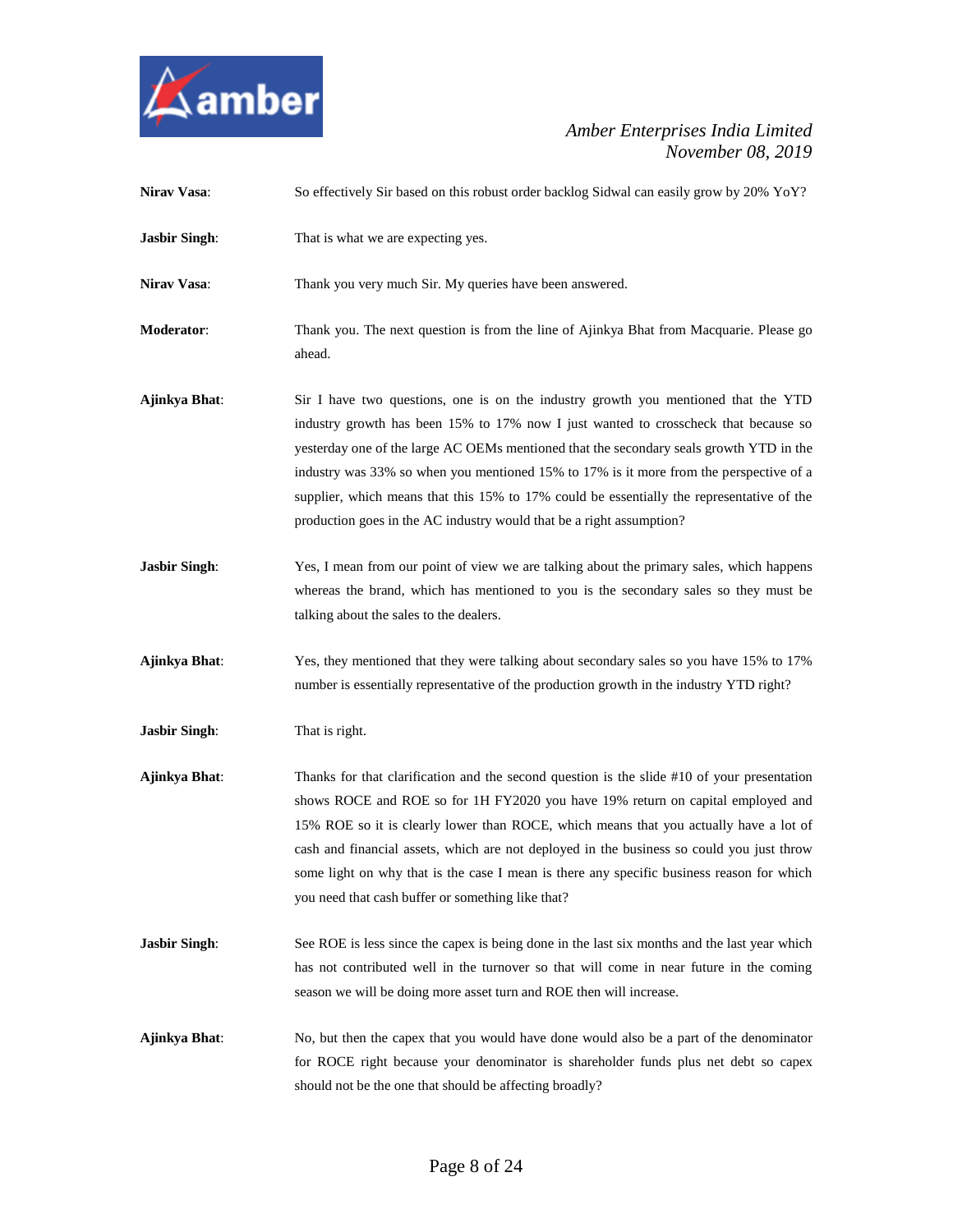

**Jasbir Singh:** That is the one thing and the other thing ROE is majorly on the shareholders front and after the IPO the base of equity has increased.

**Ajinkya Bhat**: Okay that is fine, maybe we will get it offline. Thank you.

**Moderator:** Thank you. The next question is from the line of Abhineet Anand from SBICAP Securities. Please go ahead.

- **Abhineet Anand**: Sir very good set of volume numbers. First is I just wanted to understand on this online sales that is happening with Flipkart and Amazon being the new customers that we have added, if you can throw some light on the trend that is happening on the online versus offline so how was it maybe one, two years back, what percentage of the overall now and let us say in few years what do you see it is happening?
- **Jasbir Singh**: So three years back online contribution in the industry air conditioning there was only 3% and now it is 12% it is growing very well and we have added now Flipkart and Amazon for us that their uptake is quite positive and they remain bullish for this coming year also and as per online players this penetration will go further to 15% in the next two years.
- **Abhineet Anand**: And I suppose mix for the quarter as you rightly mentioned I think 1Q was a bit not favorable and hence the gross margins and volumes are higher than the average sales growth so if you can help us with 1H what has been the mix in terms of IDU, ODU and windows?
- **Jasbir Singh:** So, on the H1 in IDU we have done about 6.98 lacs, ODU we have done 5.12 lacs and WAC, window AC we have done 2.41 lacs.
- **Vinit Anand:** And if you can help with the capex that you have done in 1H what you expect and what you expect in the full year?
- **Jasbir Singh:** So capex till date on the consolidated basis including subsidiaries is 67 Crores what we have completed and we expect another about close to about 50 to 60 Crores range.
- **Vinit Anand:** Okay Sir, thanks a lot.
- **Moderator**: Thank you. The next question is from the line of Hitesh Taunk from ICICI Securities. Please go ahead.
- **Hitesh Taunk**: Sir my question is more of a topline front, since you mentioned that you have added some of the new clients during this period for staff. You mentioned like Samsung, Flipkart,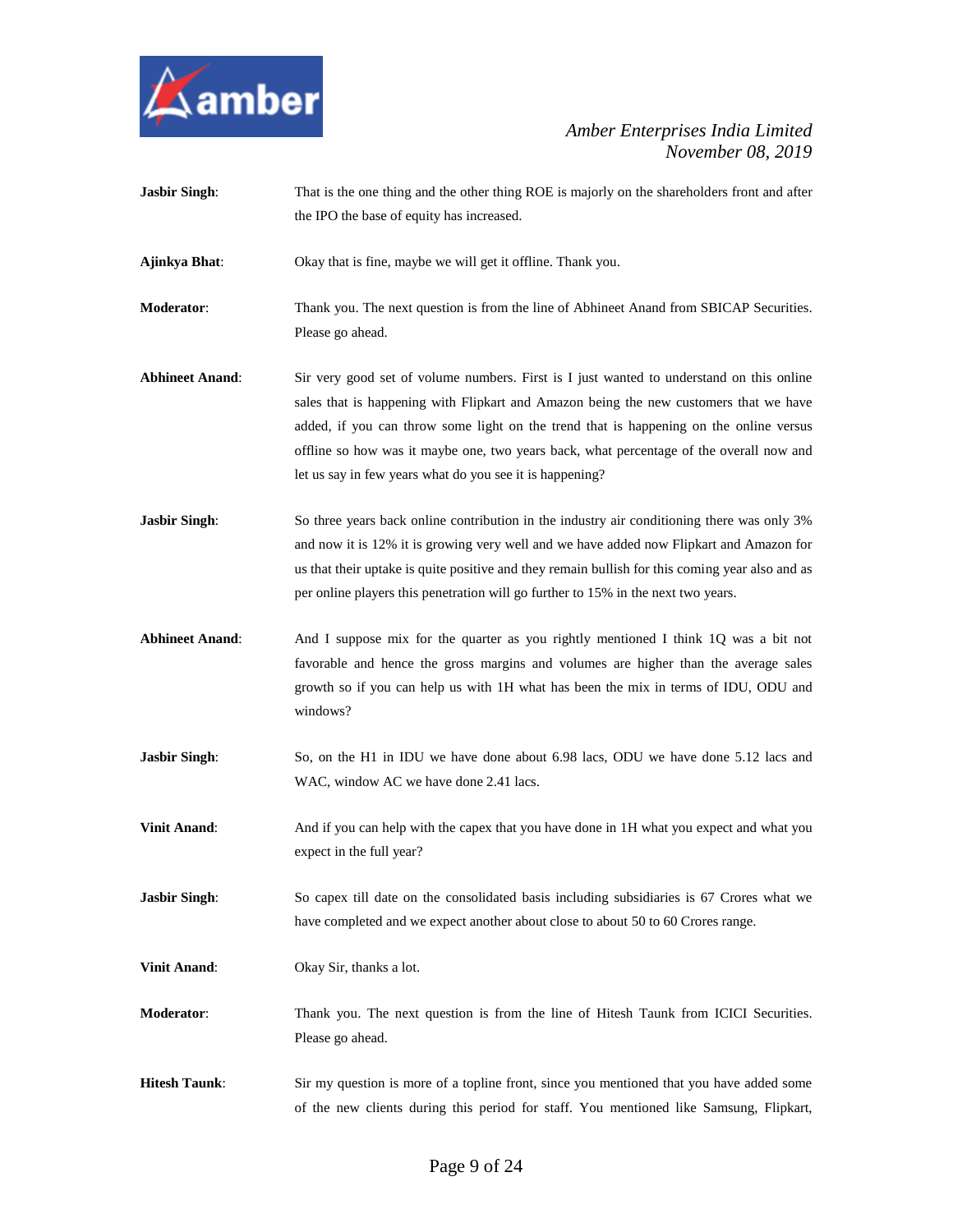

Amazon and all so I wanted to know if we remove those customers then what was the volume growth or revenue growth from the existing client for H1.

**Jasbir Singh:** For H1 existing clients for us the volume growth would be around close to about 30%.

**Hitesh Taunk:** And Sir my next question is a kind of a employee cost that is like increased on YoY basis we have seen a kind of reduction despite we have added some of the plants and have recruited employees in that so I just wanted to know why this, is it a more of a leverage this is playing out here?

- **Jasbir Singh:** Yes, see when the loading of the plant happens you do not add manpower, for example your assembly line is running at a speed of producing 1,000 numbers shift whereas it can actually produce 1500 numbers with the same manpower so that leverage directly reflects in the balance sheet.
- **Hitesh Taunk:** And Sir the last question is pertaining to the volume growth going forward. You mentioned like you witnessed some kind of change in the mix during the period so do you think this mix is going to stay for a year or two, in the industry we have witnessed kind of good growth in the three star ACs as compared to the premium product category or you may also say like premium category prices have reduced it substantially during this period so is it right to say that our gross margin likely to remain in this range going forward on a standalone basis?
- **Jasbir Singh:** Yes, we think so because inverter air conditioner was a premium product two years back, but it is a new normal now, new normal has adjusted, so already 60% of industry is inverter air conditioners and moving forward yes there can be expansion in the margins if some new premium products keeps on adding in, but as of now since industry has already reach 60%, 65% for the inverter ACs I think it should stay in this range.

**Hitesh Taunk:** Okay Sir. That is all from my side Sir. I will come in the queue.

**Moderator**: Thank you. The next question is from the line of Pritesh Chheda from Lucky Investment Managers. Please go ahead.

**Pritesh Chheda**: Sir I wanted to get a sense of your volume growth number in the room air conditioners side and is there a rise in ODM share in the total industry and now what will be your share?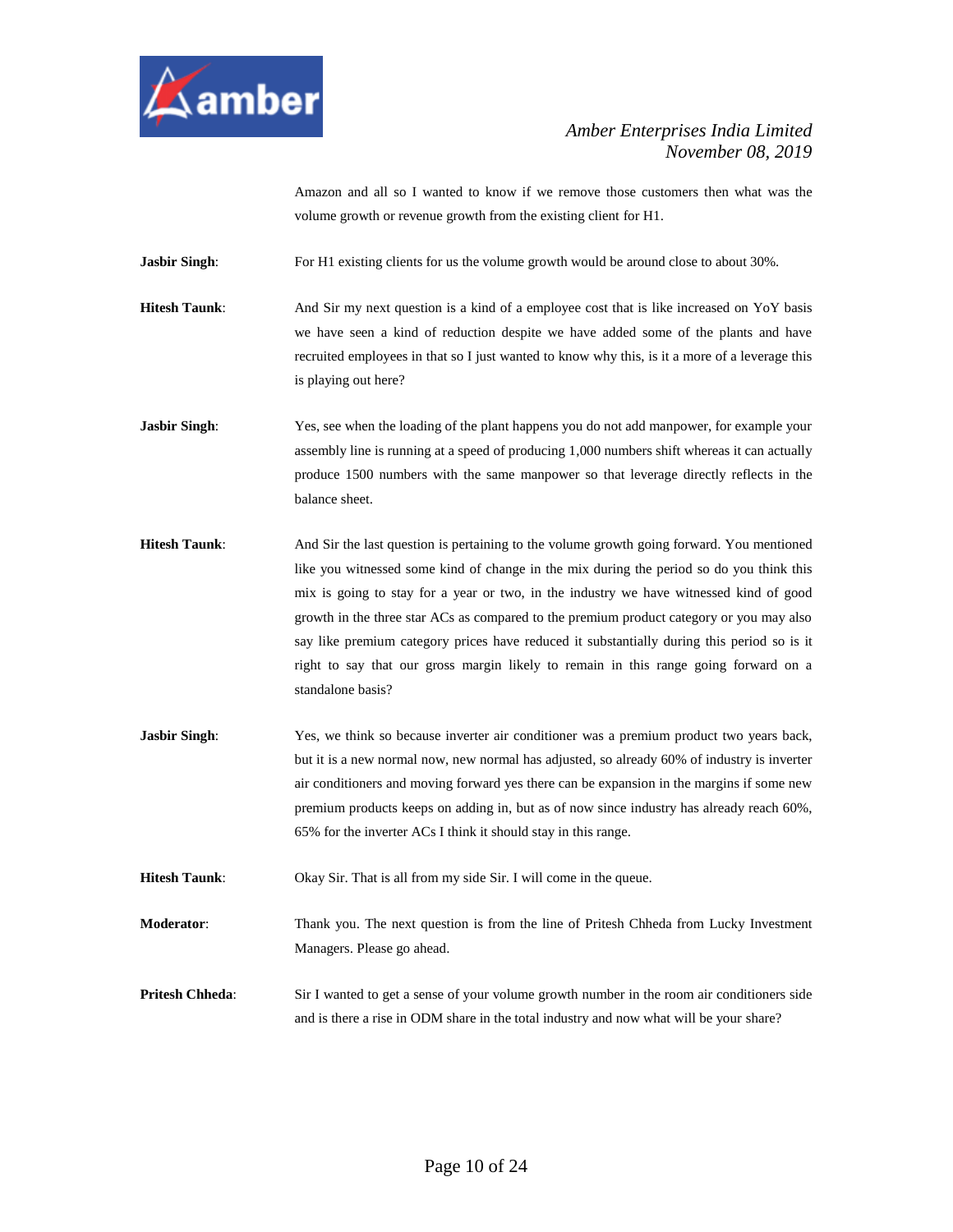

- **Jasbir Singh**: So we have on H1 basis from 7.31 lacs units we have grown to 14.51 lakhs and we are largely ODM players, our share of OEM will be hardly 9% to 10%, so 90% is ODM for us and moving forward we have strong growth numbers, we have a strong order book.
- **Pritesh Chheda:** Actually, my question there was what would be your share in the outsourced AC manufacture and what would be now outsourced AC manufacturing as a percentage of total industry volume?
- **Jasbir Singh:** We believe that the outsourced industry is now about 38% to 39%, which used to be earlier 34% and six years back this was only 16% and we should be maintaining in a range of about 57% to 58%.
- **Pritesh Chheda**: And lastly FY2019 had bulk of the growth coming towards the fag end of the year so if you would see the season for FY2019 and FY2020 bulk of the growth has come is it fair to assume that bulk of the growth has come in the first half of the year?
- **Jasbir Singh:** You see last year also we were expecting a good jump in the first half also but due to unseasonal rains the whole cycle was disrupted and the Q4 number is with the whole industry went negative, if you see the Q1 numbers in industry was negative 13% and the industry ended up almost flat whereas we grew by about 11% last year. So, it all depends, it depends if Q4 does not witness any rains, yes definitely I would say that still growth is yet to come and if it rains in Q4 then certainly there will be impact.
- **Pritesh Chheda:** So, what should be your volume growth in room air conditioners for the year?
- **Jasbir Singh:** Actually as of now we have delivered a very strong number, but because of adding customers we had decent customers now with us, which were not with us, so we expect a good number, what all the guidance what we want to say is that we will again outnumber he industry for H2.
- **Pritesh Chheda:** See it is about 100% in the first half?
- **Jasbir Singh:** It is very difficult to predict how the season will pan out; if you ask me the order book we have a strong order book today.
- **Pritesh Chheda:** Is it a growing order book over last year's base?
- **Jasbir Singh**: Yes, it is of course growing order book because the Samsung and Toshiba, Livpure, Sanyo, they were not with us last year.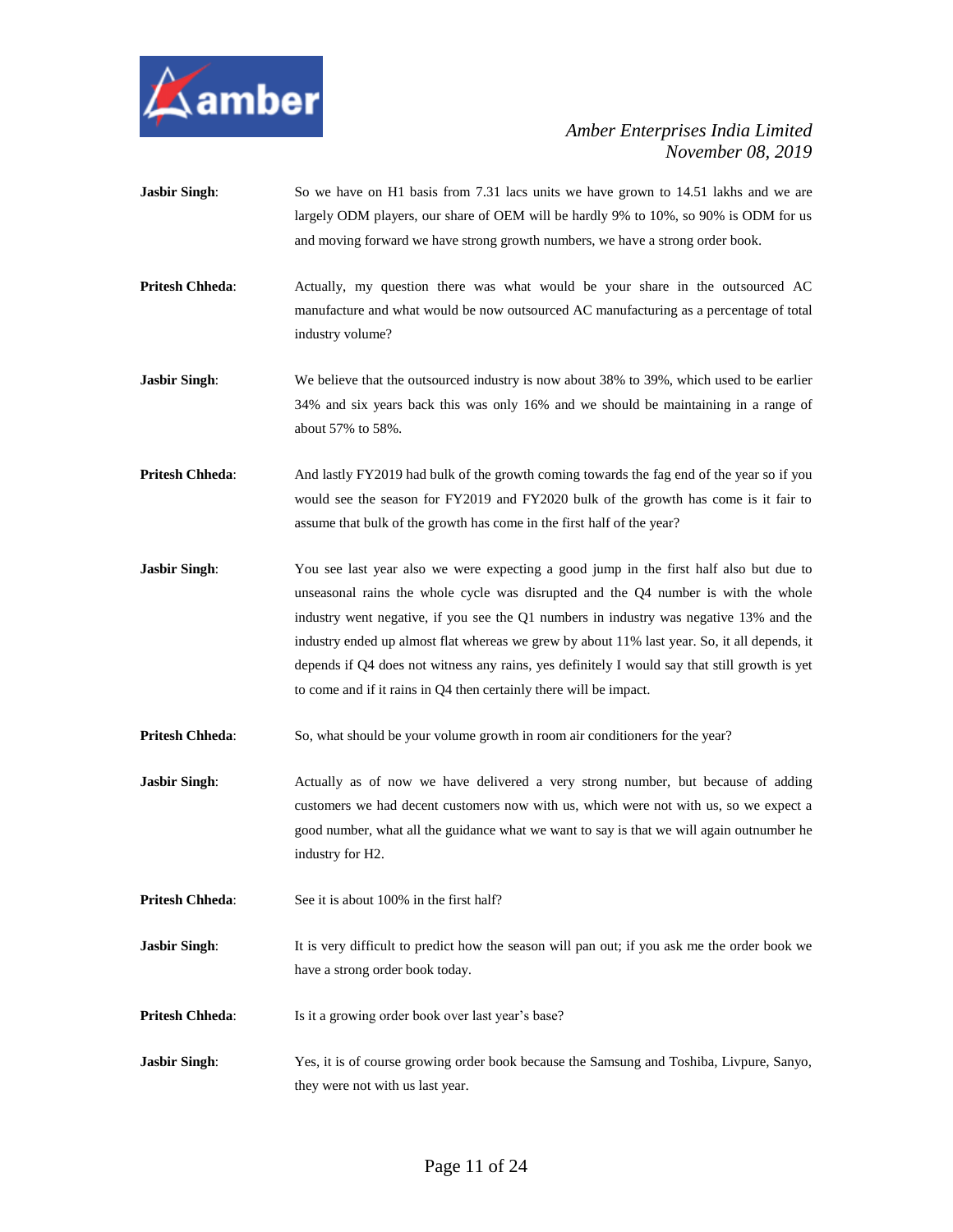

**Pritesh Chheda:** That was helpful sir. Thank you very much.

- **Moderator**: Thank you. The next question is from the line of Utkarsh Nopany from Edelweiss Broking. Please go ahead. It seems there is no response on the line of Utkarsh we will move to the next question that is from the line of Ritesh Bhagwati from Rockstud Capital. Please go ahead.
- **Utkarsh Nopany**: Sir basically I wanted to understand more on the expansion front that we are doing at Tirupati so first of all like have the land been acquired as on date?
- **Jasbir Singh:** No, it has not been acquired because our customers are going very slowly on southern part of India expansion so we are waiting for them to start their construction and then we will start the process. We have identified the land package and we have negotiated with government, so we are seeing some small change in strategy in the location for decision by the brand so we are waiting for them to close their strategy maybe Tirupati become Sri City or something like that so we will move in tandem with them.
- **Utkarsh Nopany:** But then can you give a ballpark figure as to what would be the capacity that we will be adding over there and at the same time the cost?
- **Jasbir Singh:** See we are looking for 10 acre facility and for us the Greenfield facility as we explained last quarter also that the capex will be something about to a tune of 100 odd Crores, which will be spread in two financial years.
- **Jasbir Singh:** And the next question generally like what is the typical contract term with our customer that I would like to understand with our repeated customers?
- **Utkarsh Nopany**: So we have a long-term contracts with the customers generally the contract terms varies from customer-to-customer, some of the customers have three-year contract, some have 10 year contract and some have open ended contracts also.
- **Jasbir Singh**: That is it from my side. Thank you.
- **Moderator**: Thank you. The next question is from the line of Ankur Sharma from HDFC Life Insurance. Please go ahead.
- **Ankur Sharma**: My first question was on the end demand from some of your customers and given the fact that the rains have continued well into November, so what have we seen over Q2 that is October and now have you seen some sort of inventory increase either at your end or at the customer end and assuming secondaries could have been slow so what are you seeing there?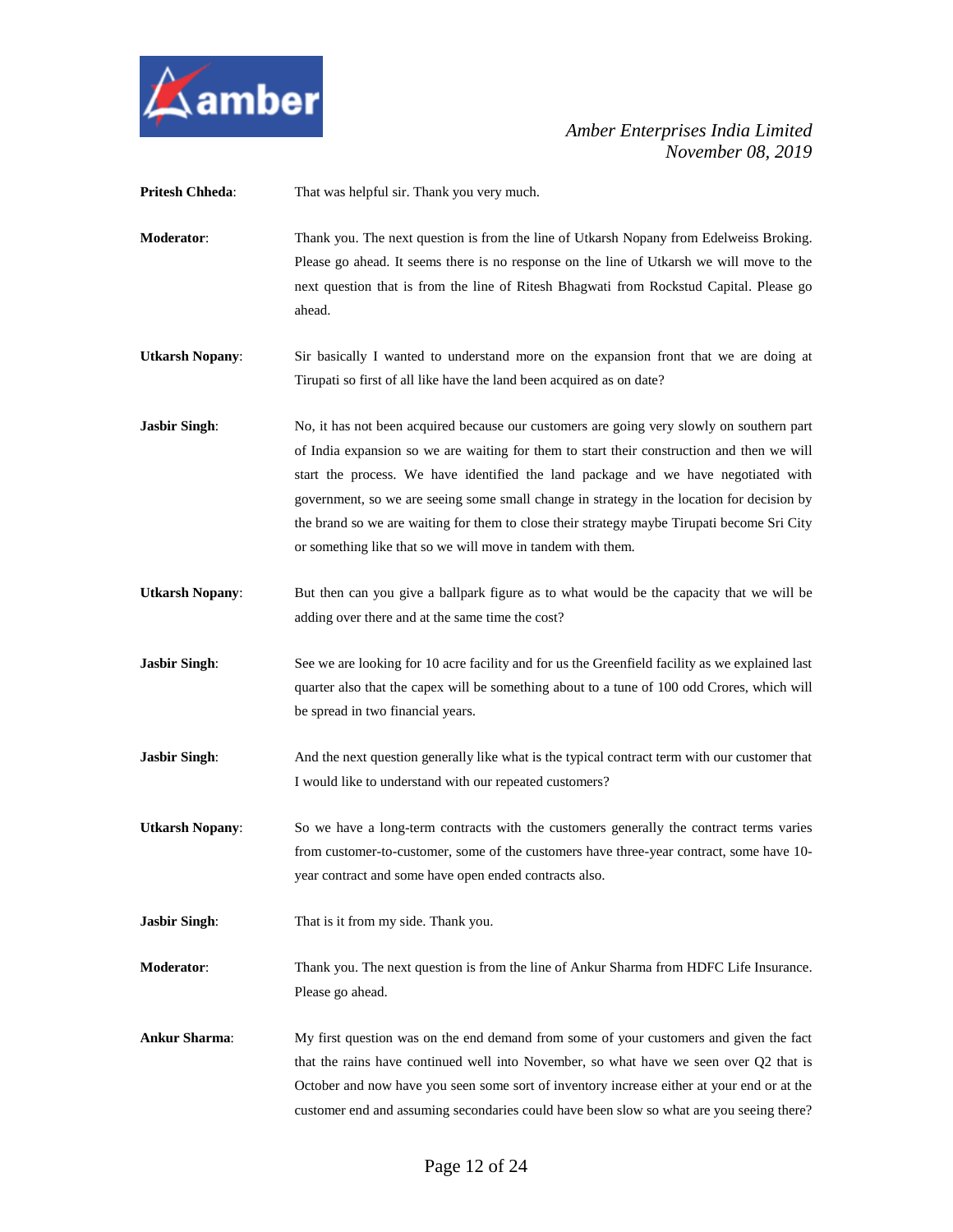

- **Jasbir Singh:** Actually there is a mix complete bag of inventory at the different brands, if I see some of the brands they are not carrying inventories they have in fact started they are bullish on next quarter so they have started building on inventories now from mid of November onwards. There are some brands that are carrying inventories who are trying to liquidate those inventories, so it is a complete mix because there are about close to about 42 players competing with each other in the markets so none of them is carrying a similar kind of inventories.
- **Ankur Sharma**: But at the industry level would you say things are broadly normal higher or?
- **Jasbir Singh:** No, it is very, very normal because after strong summers, if you see September numbers also which is quite a lean season for us Q2 and Q3 are the leaner season for us and good numbers reflect that the industry is not having more inventories with them.
- Ankur Sharma: Sir my second question was that we are hearing that Xiaomi could be looking at entering in India maybe starting next year, so are you in talks with them or have you got feelers from them?
- **Jasbir Singh:** Yes, we have already met the management twice and we continue to keep a tab and of course we are a solution provider so we would love to give solutions to them as and when they come to India.
- **Ankur Sharma**: And lastly Sir if you could just give us the subsidiary sales and EBITDA number for the quarter I think you gave for the first half and also what is your expectation for the full year if you can share that for the subsidiaries?
- **Jasbir Singh:** For the subsidiaries yes we can share.
- **Ankur Sharma**: So for the quarter and the sales and EBITDA margins here.
- **Jasbir Singh:** PICL in H1 we have done 84 Crores and in quarter Q2 is 34 Crores and for IL Jin H1 is 166, and Ever is 154 and Q2 is 66 and Sidwal 93 is H1, 63 is Q2.
- **Ankur Sharma**: The EBITDA number Sir?
- **Jasbir Singh:** So EBITDA on the quarter basis?
- **Ankur Sharma**: Yes, please the quarter.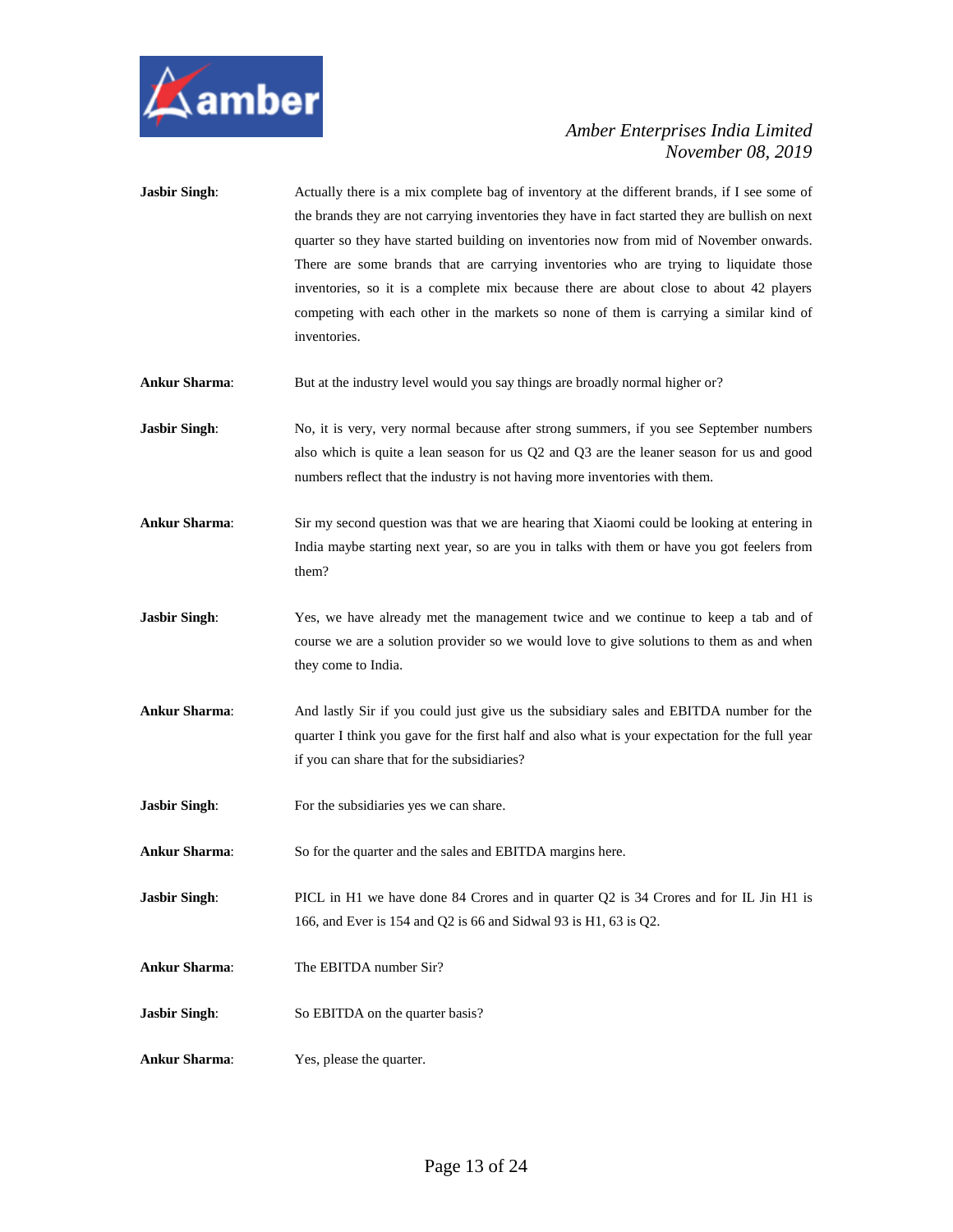

| <b>Jasbir Singh:</b> | Okay 1.54 Crores is Q2 EBITDA for PICL, 4.33 for IL Jin, 3.17 for Ever and 14.18 for<br>SRIPL.                                                                                                                                                                                                                          |
|----------------------|-------------------------------------------------------------------------------------------------------------------------------------------------------------------------------------------------------------------------------------------------------------------------------------------------------------------------|
| <b>Ankur Sharma:</b> | For the full year would you be able to share what kind of numbers you are looking?                                                                                                                                                                                                                                      |
| <b>Jasbir Singh:</b> | No, we do not know exactly how Q4 will be looking like, but yes I mean order book is<br>strong and the subsidiaries order books are also very strong.                                                                                                                                                                   |
| <b>Ankur Sharma:</b> | Great Sir, this is very helpful and that is it Sir. Thanks.                                                                                                                                                                                                                                                             |
| Moderator:           | Thank you. The next question is from the line of Dipan Mehta from Elixir Equities. Please<br>go ahead.                                                                                                                                                                                                                  |
| Dipan Mehta:         | Yes, Sir Congratulations on good set of numbers. I have two questions, one is can you<br>disclose what is the client concentration highest client is contributing what percentage of the<br>sales and second and third so on and so forth and second question I can ask after that?                                     |
| <b>Jasbir Singh:</b> | So our client concentration on a consolidated basis is what, top client is LG right now<br>contributing about 17% to 18% then we have two customers Voltas and Panasonic, which<br>are contributing in range of 14% to 15% and then we have other set of customers like Blue<br>Star, Hitachi, Daikin, and many others. |
| Dipan Mehta:         | And second question is that when you sell on Amazon and Flipkart so the brand is whose<br>brand Amazon, Flipkart brand or is it your brand can you just throw some more light on<br>what exactly the arrangement?                                                                                                       |
| <b>Jasbir Singh:</b> | No, we do not have our own brand we are a solution provider in the industry.                                                                                                                                                                                                                                            |
| Dipan Mehta:         | Sir my question was what exactly the arrangements with Amazon and Flipkart that are you<br>supplying to them and they are selling it under their own brand or what exactly is the<br>arrangement Sir?                                                                                                                   |
| <b>Jasbir Singh:</b> | All these online players they have their own private labels so Amazon has got Amazon<br>Basics, Flipkart has brand name called MarQ,                                                                                                                                                                                    |
| <b>Dipan Mehta:</b>  | Okay Sir thank you very much and all the best.                                                                                                                                                                                                                                                                          |
| Moderator:           | Thank you. The next question is from the line of Devrath Himatsingka from Jet Age<br>Securities. Please go ahead.                                                                                                                                                                                                       |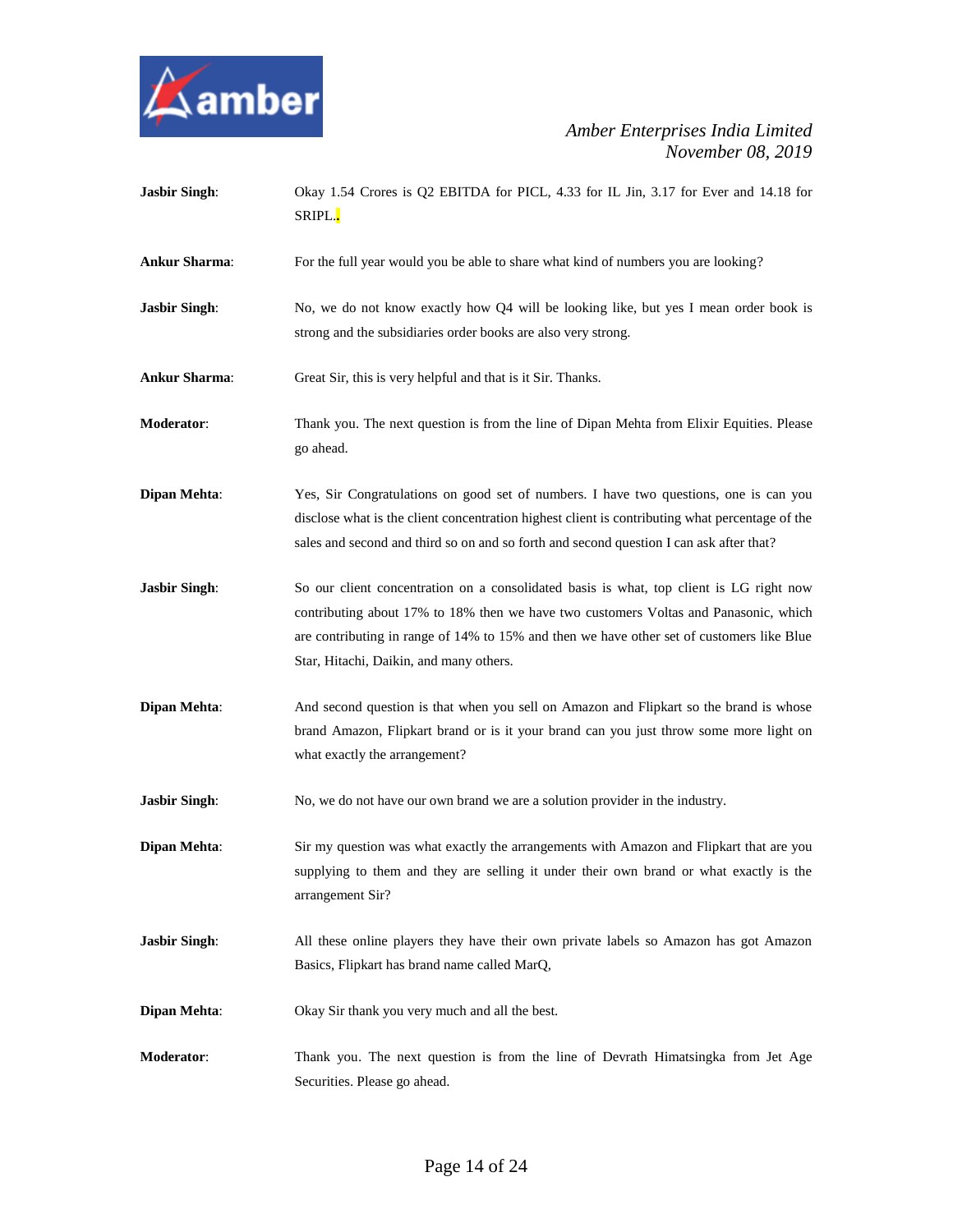

- **Devrath Himatsingka**: Congratulations on a great set of numbers, I just had one question I mean I joined the call late so I kind of must have missed out on this, what kind of guidance do we see on the margins going forward in FY2020?
- **Jasbir Singh:** The margins would be similar range bound we are expecting our EBITDA in the same range of 8% to 9% range going forward.

**Devrath Himatsingka**: In the first half you done like 8.2% so can you say that this can expand to like 9% going forward like on the higher end?

**Jasbir Singh:** Well our endeavor is definitely to expand but then again as I mentioned that it all depends on how the sales goes on and what kind of product mix happened in the Q4, but yes there is margin expansion, which is going on in which is very evident also in our subsidiaries level also so we are endeavoring but let us see how Q4 goes.

- **Devrath Himatsingka**: And my second question would be that the weather forecast is like we might see like a longer winter this year so in that case would it like impact you're Q4?
- **Jasbir Singh:** As of now none of the customers have reduced the orders they are all bullish as I told you that some of the customers are building inventories in anticipation of good summer, but if it impacts, that if the winter get extended that means the sales will actually overlap into Q1 numbers. So yes, there could be hampering in case the winter gets extended to February or maybe mid March.

**Jasbir Singh:** Okay that is all from my side. Thank you very much.

**Moderator**: Thank you. The next question is from the line of Ashutosh Garud from Avendus. Please go ahead.

**Ashutosh Garud**: Congratulations on a very good set of numbers, so you just mentioned about your market share within the outsource market being 57% so how has this market share moved for you in the last two, three years?

- **Jasbir Singh:** I will tell you about the outsourcing so outsourcing in the industry was only 16% six years back which has now gradated to 38% and we were to just a year-and-a-half back we were about 55%, which is moved by another 2% to 3% range.
- **Ashutosh Garud**: No but let us say what was this percentage let us say four, five years back for us?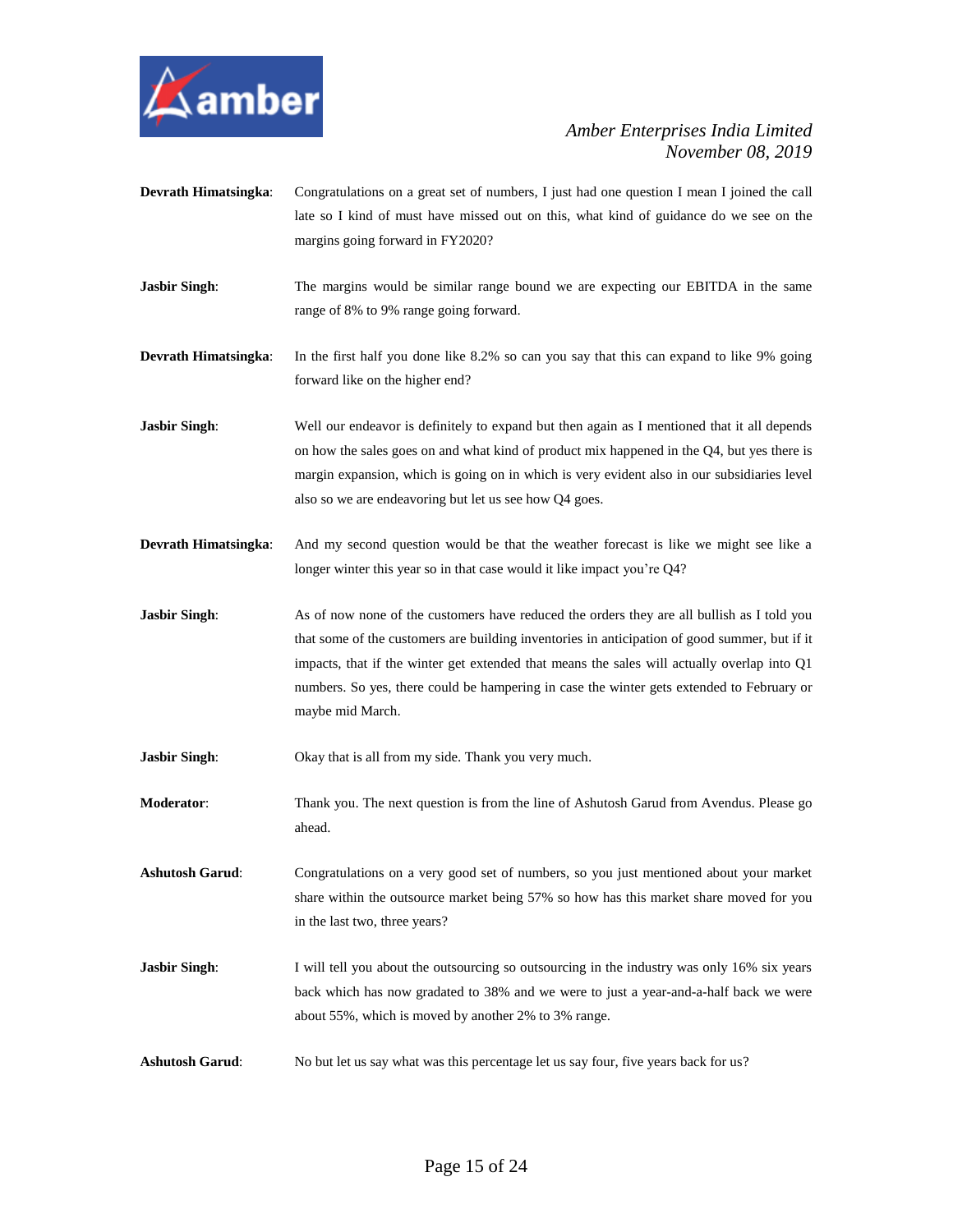

**Jasbir Singh**: We do not have numbers in handy, but in a range bound if I want to tell I mean we should be around close to about 40% or maybe 38%.

**Ashutosh Garud**: So do you mean to say you have been gaining market share within the outsource market?

**Jasbir Singh**: That is right.

**Ashutosh Garud**: And how intense is the competition as far as this outsources marketing players the manufacturers are concerned?

**Jasbir Singh:** Competition keeps on changing its landscape so earlier it was China now their import duty is imposed, but still there are Chinese companies, which are trying to because the currency has depreciated in China by 4% they have given more subsidies to exports, earlier there used to be 13% as export subsidy now they are giving 17%, so they are also trying to compete so it will all depend how government takes the import in which direction it goes, but I think for us it should be like because we keep on adding new products and we keep on adding wallet share, we keep on increasing, our endeavor is to increase wallet share with our customers that is where the growth comes from and now because our non-RAC component is also gaining momentum we have a strong company Sidwal, which is also gaining momentum in the mobile air conditioning space where we do not have a Chinese competition. So, we see quite positive numbers for Amber that is why we always give guidance that whatever industry will do we will try to outnumber the industry by 4% to 5%.

**Ashutosh Garud**: And lastly most of your production is sold by your customer and it is only in domestic market or it is or you would not know?

**Jasbir Singh:** No, no we have some of our consignments to Qatar, Oman, Nigeria, Bangladesh, Sri Lanka also for different brands so exports is picking up but on a percentage basis it is not contributing substantially right now.

**Ashutosh Garud**: Thank you and all the best.

**Moderator**: Thank you. The next question is from the line of Anirudh from JM Financial. Please go ahead.

**Anirudh K**: Congratulations sir on a very good set of numbers. Two questions from my side. In line of the 15% tax rate, which has been announced for Greenfield capacity do you see any material change in the trend of outsourcing of RAC that is happening would it make sense for OEMs to kind of undertake the manufacturing themselves one and second is in line of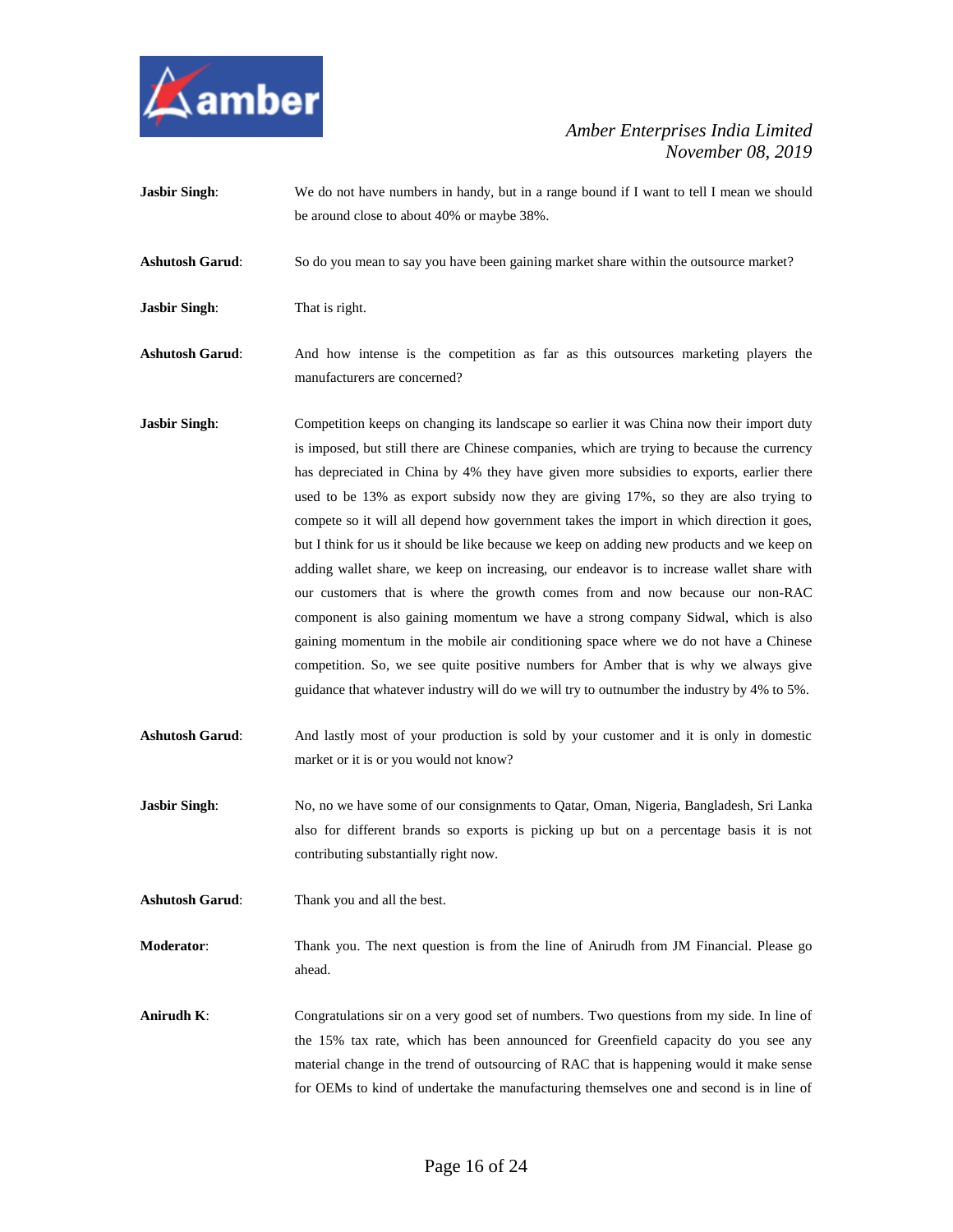

the Greenfield capex, which you are trying to come up in Tirupati or the new location as you suggested would it be through the 15% route?

- **Jasbir Singh:** See we are still waiting for the ordinance to get cleared because the notification will come after once the ordinance is passed so that is expected to happen once the parliament sits I think the more clarity will come, yes we have been evaluating this whether we should bring up subsidiary and then bring up a Greenfield facility, so first let the clarity come and then we will decide accordingly.
- Anirudh K: And about the trend of outsourcing how do you expect that?
- **Jasbir Singh:** I do not think so because definitely there is a gain from brand side but what brands are endeavoring is that they are passing on this corporate tax cut to customer to gain their market share that this I am getting into manufacturing because brands movement if you see the trend of brands in last 10 years they are moving towards asset light strategy. So just saving of 10% on the PAT level is not a great decision because if somebody has to invest in RAC you need at least good amount of 400 to 500 Crores to invest for own Greenfield facility at the brand level if they want to do a good kind of a facility as well. So, having 10 or 15 Crores benefit will not be impact for getting into manufacturing.
- **Anirudh K**: And lastly by when do you expect the existing MAT to kind of run down?
- **Jasbir Singh:** For at least this year we are seeing and maybe that is maximum by next year.
- **Anirudh K**: Yes, okay so you will move to the new tax structure from FY2021 or 2022?
- **Jasbir Singh**: Yes right.
- **Anirudh K**: Alright. Thank you.
- **Moderator**: Thank you. The next question is from the line of Mehul Mehta from SPA Securities. Please go ahead.
- **Mehul Mehta:** My question is with regard to sequentially, if we look at there is profitability drop across subsidiaries so what would be the reason for that?
- **Jasbir Singh**: No,
- **Mehul Mehta**: OPM level.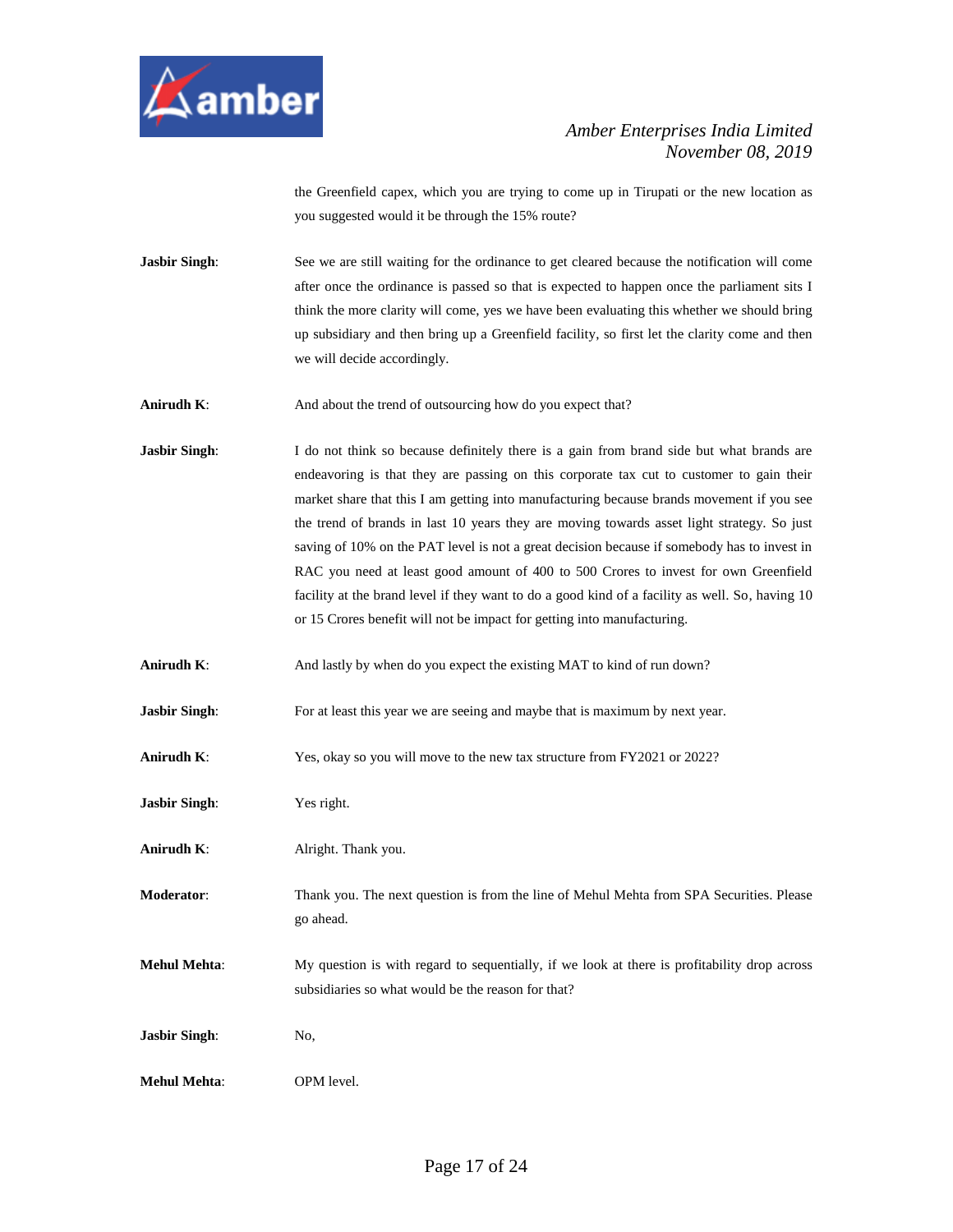

| <b>Jasbir Singh:</b> | Yes it is increasing, if you see PICL was negative last year it is positive now.                                                                                                                                                                                                                                                                        |
|----------------------|---------------------------------------------------------------------------------------------------------------------------------------------------------------------------------------------------------------------------------------------------------------------------------------------------------------------------------------------------------|
| <b>Mehul Mehta:</b>  | No quarter wise I am talking sequentially Sir.                                                                                                                                                                                                                                                                                                          |
| <b>Jasbir Singh:</b> | So can you elaborate sequentially means?                                                                                                                                                                                                                                                                                                                |
| <b>Mehul Mehta:</b>  | Yes, PICL if I look at like profitability in Q1 FY2020 EBITDA margin was about 7.6% if I<br>am not wrong and is at 4.4% during current quarter.                                                                                                                                                                                                         |
| <b>Jasbir Singh:</b> | We are into air conditioning industry so this is a lean season going on, your expenses do not<br>reduce to that level as the sales goes down so that is a normal trend of the industry it is<br>nothing unique to Amber entire air conditioning industry would be facing this problem.                                                                  |
| <b>Mehul Mehta:</b>  | Even on components, subsidiary side also it is similar kind of like I can understand.                                                                                                                                                                                                                                                                   |
| <b>Jasbir Singh:</b> | Yes.                                                                                                                                                                                                                                                                                                                                                    |
| <b>Mehul Mehta:</b>  | One more question was on capex side when we are talking about these 100 Crores capex for<br>certain capacity what would be the number of units like and that would be installed capacity<br>for that 100 Crores which you are talking about?                                                                                                            |
| <b>Jasbir Singh:</b> | Close to about assembly units of about 1 million.                                                                                                                                                                                                                                                                                                       |
| <b>Mehul Mehta:</b>  | So, this is Greenfield 1 million is about 100 Crores that is what you are saying and Jhajjar,<br>which the capacity has come up last year so what would be in that case capex and how<br>many units kind of if you can tell?                                                                                                                            |
| <b>Jasbir Singh:</b> | Again we have almost invested the same amount so we have added but Jhajjar has been<br>expanded from 2012 onwards till date so there are two plants basically Jhajjar one and<br>Jhajjar two so one is largely catering for components and other one is being assembly but<br>all put together we have a capacity of 1.5 million Jhajjar at the moment. |
| <b>Mehul Mehta:</b>  | 1.5 million is current capacity at Jhajjar you are saying?                                                                                                                                                                                                                                                                                              |
| <b>Jasbir Singh:</b> | Yes.                                                                                                                                                                                                                                                                                                                                                    |
| <b>Mehul Mehta:</b>  | That has come up over like in you are saying since 2012?                                                                                                                                                                                                                                                                                                |
| <b>Jasbir Singh:</b> | That is right yes.                                                                                                                                                                                                                                                                                                                                      |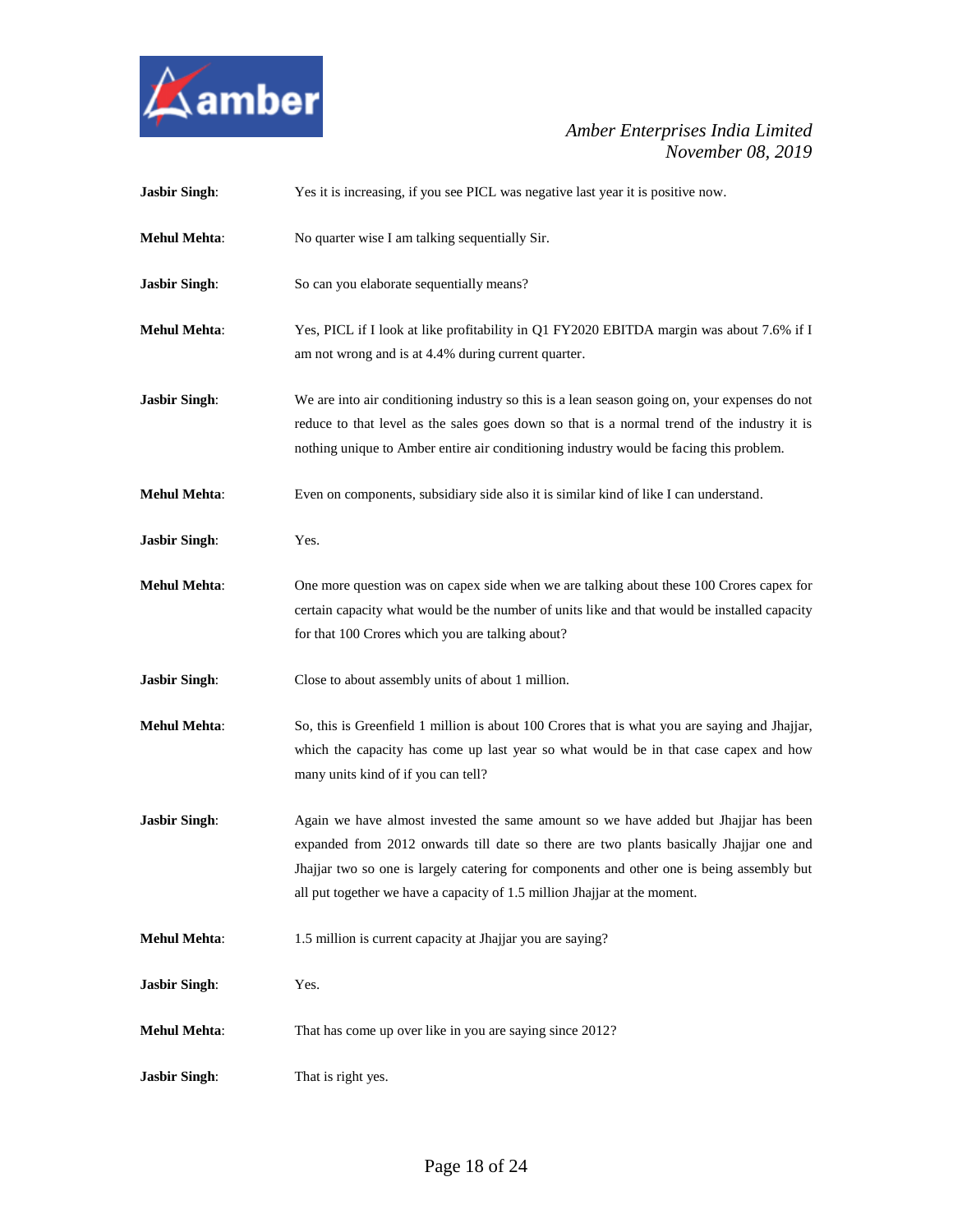

| <b>Mehul Mehta:</b>     | And cumulative capex for the same would have been?                                                                                                                                                                                                                                                                                                                                                                                                                                                                                                                                                                                                                                                                                                                                                                                                                                                                                                                                                                                                         |
|-------------------------|------------------------------------------------------------------------------------------------------------------------------------------------------------------------------------------------------------------------------------------------------------------------------------------------------------------------------------------------------------------------------------------------------------------------------------------------------------------------------------------------------------------------------------------------------------------------------------------------------------------------------------------------------------------------------------------------------------------------------------------------------------------------------------------------------------------------------------------------------------------------------------------------------------------------------------------------------------------------------------------------------------------------------------------------------------|
| <b>Jasbir Singh:</b>    | Cumulative capex for the same would have been in a tune of 160 Crores range.                                                                                                                                                                                                                                                                                                                                                                                                                                                                                                                                                                                                                                                                                                                                                                                                                                                                                                                                                                               |
| <b>Mehul Mehta:</b>     | So Jhajjar even was Greenfield kind of like since 2012 it has come up or it was Brownfield?                                                                                                                                                                                                                                                                                                                                                                                                                                                                                                                                                                                                                                                                                                                                                                                                                                                                                                                                                                |
| <b>Jasbir Singh:</b>    | We invested about 58 Crores initially in 2012 and then we have added capex over a period<br>of year.                                                                                                                                                                                                                                                                                                                                                                                                                                                                                                                                                                                                                                                                                                                                                                                                                                                                                                                                                       |
| <b>Mehul Mehta:</b>     | Thank you.                                                                                                                                                                                                                                                                                                                                                                                                                                                                                                                                                                                                                                                                                                                                                                                                                                                                                                                                                                                                                                                 |
| <b>Moderator:</b>       | Thank you. The next question is from the line of Rushil Shelarka from Pioneer. Please go<br>ahead.                                                                                                                                                                                                                                                                                                                                                                                                                                                                                                                                                                                                                                                                                                                                                                                                                                                                                                                                                         |
| <b>Rushil Shelarka:</b> | Congratulations for the good numbers. Sir I just wanted to understand that the AC currently<br>we are having a strong order book because the AC sector the air conditioner sector is doing<br>great and other sectors are not doing so great so going forward how do you see the air<br>conditioner sector let us say in next one or two years like are we seeing any growth or will<br>see that the growth will slow down in the sector two.                                                                                                                                                                                                                                                                                                                                                                                                                                                                                                                                                                                                              |
| <b>Jasbir Singh:</b>    | Well it is very difficult to predict in this manner, but largely because if you see the broader                                                                                                                                                                                                                                                                                                                                                                                                                                                                                                                                                                                                                                                                                                                                                                                                                                                                                                                                                            |
|                         | parameters of power adequacy increasing, per capita increasing and this is a product, which<br>goes in multiple numbers in household like refrigerator you may have one or maximum two<br>refrigerators whereas you end up having five or six air conditioners so we think that it is a<br>product, which has now penetrated at a level where especially the younger generation who<br>are going in air condition schools if you see where these younger millionaires they cannot<br>stay without air conditioners and replacement cycles of air conditioners are reducing earlier<br>people used to replace their air conditioner in 13 years now they are replacing in seven to<br>eight years so these all factors will definitely pose a quality growth of course it can be<br>hampered because of rains but then the sales get shifted in next quarters. So, on a broader<br>basis long-term view of market is very positive for us I think from my point of view<br>industry should continue to grow in 15% to 20% range in next two to three years. |
| <b>Rushil Shelarka:</b> | And Sir like going forward the incremental order book are we going to see from TVs and<br>mobile some other sectors come from TV and all?                                                                                                                                                                                                                                                                                                                                                                                                                                                                                                                                                                                                                                                                                                                                                                                                                                                                                                                  |
| <b>Jasbir Singh:</b>    | We are not into that space, so I do not see that, we are not intending to enter also into TVs.                                                                                                                                                                                                                                                                                                                                                                                                                                                                                                                                                                                                                                                                                                                                                                                                                                                                                                                                                             |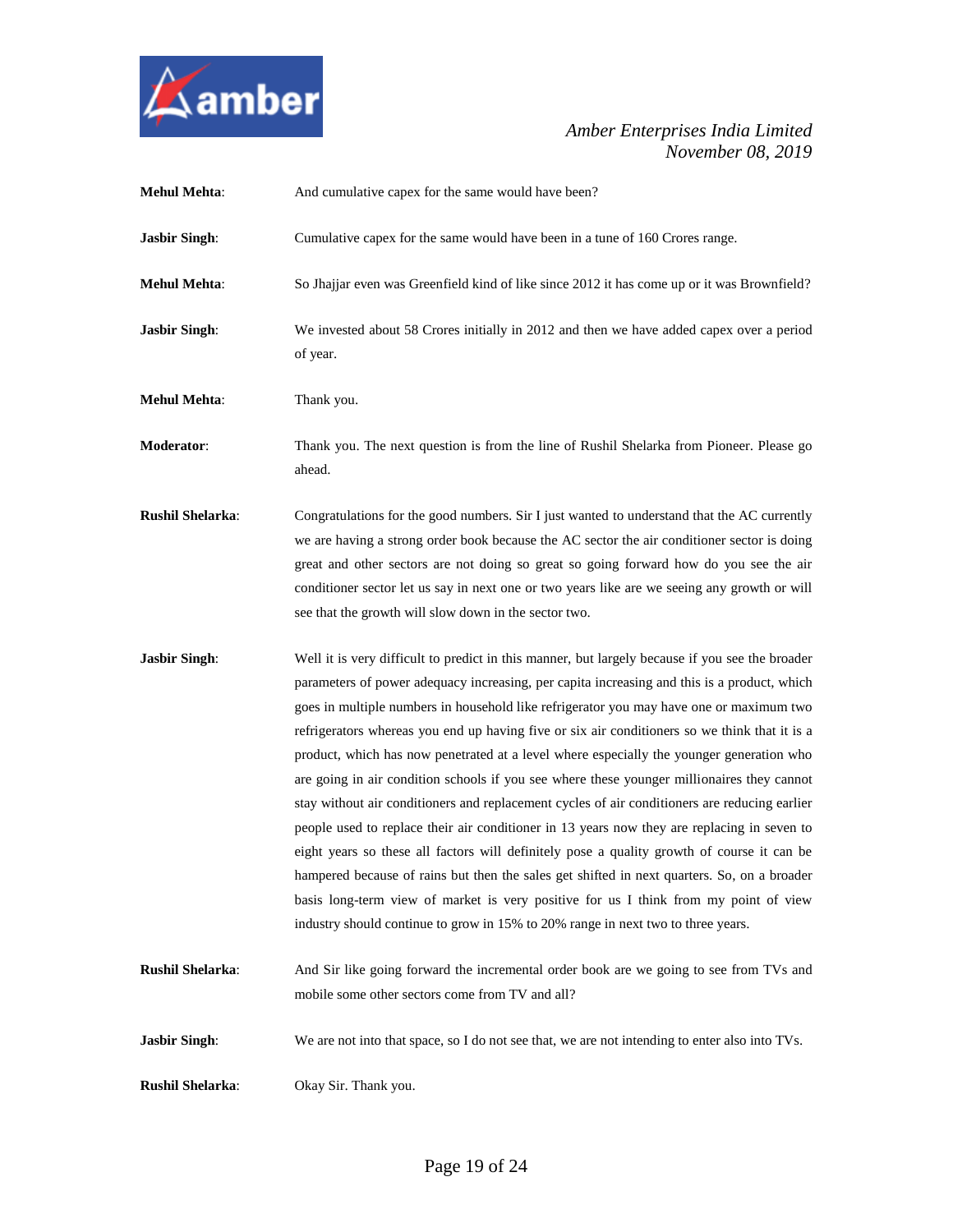

- **Moderator:** Thank you. The next question is from the line of Pankit Shah from Stock Axis. Please go ahead.
- **Pankit Shah**: I would like to understand that what is the nature basically of intangible assets under development have been more than doubled if you compare with last year from 90 it has risen up to more than 210 Crores if you can help me with the nature?
- **Jasbir Singh:** So the nature of this product development is the new products, which we are developing for the more efficient products and we have a largest R&D capacity, setup in Rajpura having more than 100 engineers so they are developing new products, new components and intangible in product development is not doubled in the last one year I think you have to see from the capitalized R&D product development and there is a under process R&D as well so you have to combine both the things and see how the R&D expenditure has increased over the period.
- **Pankit Shah:** But what we are adding it to it, but we are seeing the benefit over how many years if you can tell me?
- **Jasbir Singh:** So currently the benefit is coming in a range of six to seven years because product life is that kind of a life.

**Pankit Shah**: And one more I wanted to understand that how big is the export opportunity?

- **Jasbir Singh:** Export opportunities can be quite big given if export incentives are announced because there is a disability factor of about 7% to 8% with China right now, but geographically nearer places like MENA region and all we are becoming competitive and we have started exporting so our component exports have started, we have also shipped some containers for air conditioners. As China is getting expensive day-by-day so people are shifting to China plus one strategy now. There is lot of inquiries, but it takes time because the air conditioner is one product, which every country has a bureau of energy rating applicability on air conditioners. So first the models have to get approved from b) of that country and then the brand has to register it is a long process, we have started the process, we have a dedicated export team in R&D, which is developing models basically for those regions, keeping in those regions and it is gaining momentum but it is at a slow pace right now, but on a long basis if I see on a 10-year horizon it can become a big opportunity.
- **Pankit Shah:** How much it is currently contributing and when there will be some sizeable contribution from this?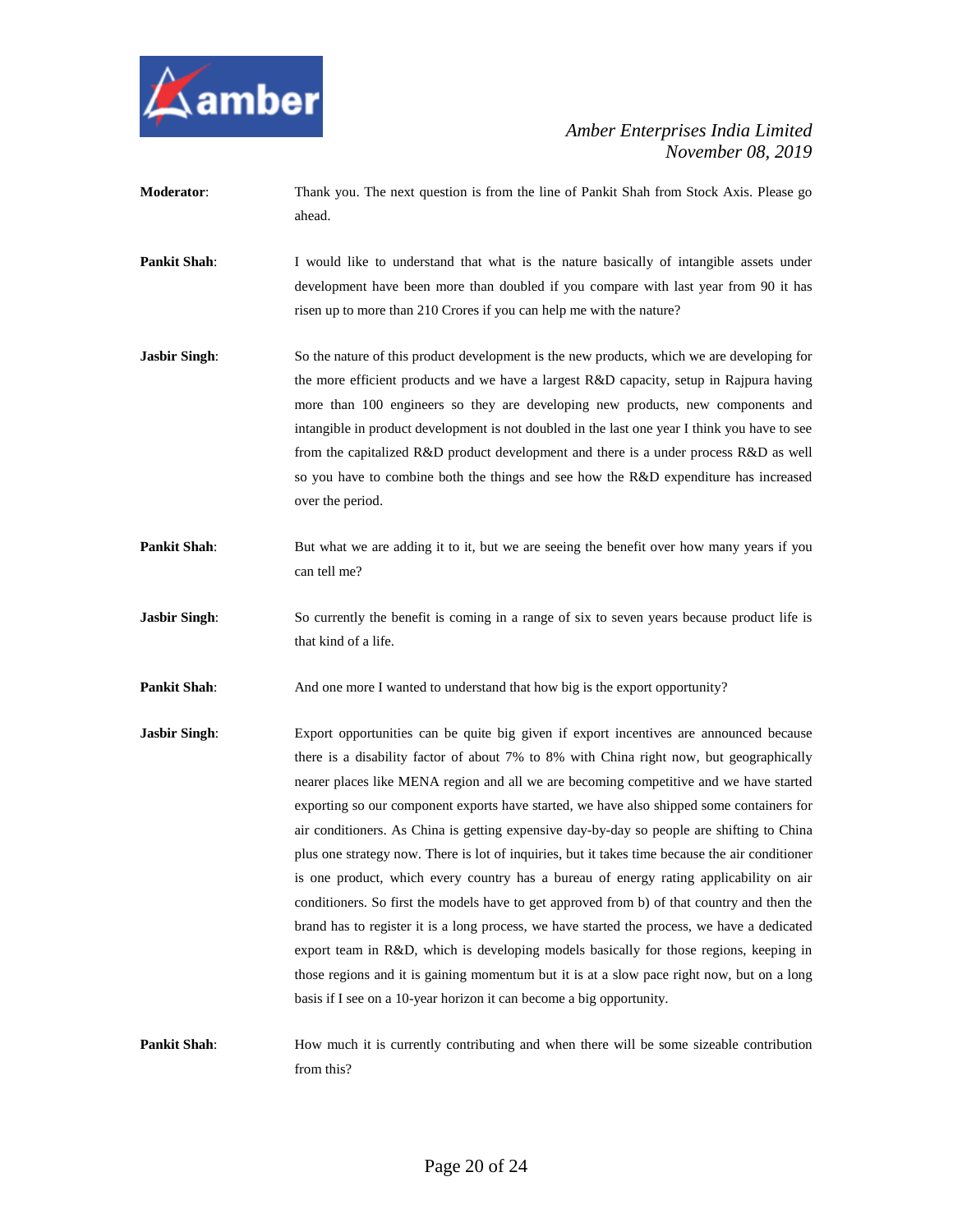

| <b>Jasbir Singh:</b>    | Currently on a yearly basis this export contribution is about 80 to 90 Crores at the moment.                                                                                                                                                                                                                                                                                 |
|-------------------------|------------------------------------------------------------------------------------------------------------------------------------------------------------------------------------------------------------------------------------------------------------------------------------------------------------------------------------------------------------------------------|
| <b>Pankit Shah:</b>     | Thank you.                                                                                                                                                                                                                                                                                                                                                                   |
| Moderator:              | Thank you. The next question is from the line of Hiren Trivedi from Axis Securities. Please<br>go ahead.                                                                                                                                                                                                                                                                     |
| <b>Hiren Trivedi:</b>   | Congratulations on good set of numbers. Just one question the gross debt on consolidated<br>debt level is around 360 Crores correct me if I am wrong and what is the approximate<br>interest cost and any plans to reduce this debt going forward?                                                                                                                           |
| <b>Jasbir Singh:</b>    | So on a consolidated basis consolidated net debt is around 340 Crores and it should further<br>decreased by year end as well so as in the last call we have said that earlier in the last Q1<br>the net debt was around 380 Crores it is reduced by 40 Crores in the Q2 and it will further<br>reduce and we are estimating it should be nearer to around 310 to 320 Crores. |
| <b>Hiren Trivedi:</b>   | And approximate interest cost in terms of percentage Sir?                                                                                                                                                                                                                                                                                                                    |
| <b>Jasbir Singh:</b>    | In terms of percentage on a working capital side the interest cost is below 9% and on a term<br>loan side long-term it is around 9% to 9.5%.                                                                                                                                                                                                                                 |
| <b>Hiren Trivedi:</b>   | Thank you.                                                                                                                                                                                                                                                                                                                                                                   |
| Moderator:              | Thank you. The next question is from the line of Jaykant Kasturi from Way2Wealth. Please<br>go ahead.                                                                                                                                                                                                                                                                        |
| Jaykant Kasturi:        | Yes, Sir this is regarding, I can see your other income negative both at the consolidated and<br>standalone level any particular reasons?                                                                                                                                                                                                                                    |
| <b>Jasbir Singh:</b>    | So other income negative is because of our foreign exchange loss.                                                                                                                                                                                                                                                                                                            |
| Jaykant Kasturi:        | Sir and other thing is your overall share in the RAC sales in terms of as it was like 13% if I<br>was not wrong it is 13%.                                                                                                                                                                                                                                                   |
| <b>Jasbir Singh:</b>    | Sorry come again.                                                                                                                                                                                                                                                                                                                                                            |
| <b>Jaykant Kasturi:</b> | Your share in the RAC segment, which was 12%, 13% what is currently?                                                                                                                                                                                                                                                                                                         |
| <b>Jasbir Singh:</b>    | 63% is our RAC sales now are you asking a revenue breakup or you are asking the market<br>share?                                                                                                                                                                                                                                                                             |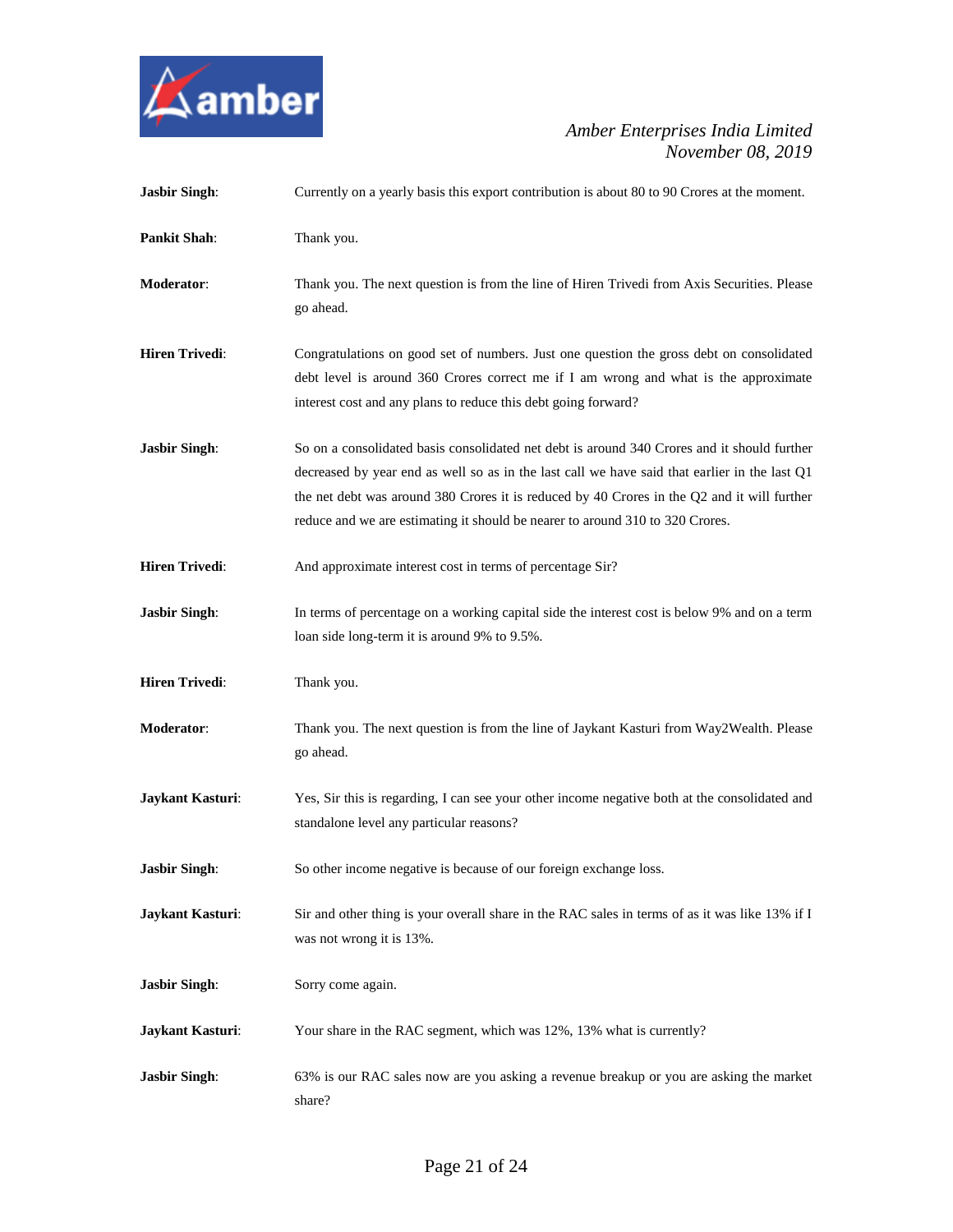

| Jaykant Kasturi:      | I am talking about the market share.                                                                                                                                                                                                                                                                                                                               |
|-----------------------|--------------------------------------------------------------------------------------------------------------------------------------------------------------------------------------------------------------------------------------------------------------------------------------------------------------------------------------------------------------------|
| <b>Jasbir Singh:</b>  | So we remain in the range of 18% to 19% of the market.                                                                                                                                                                                                                                                                                                             |
| Jaykant Kasturi:      | Thank you Sir.                                                                                                                                                                                                                                                                                                                                                     |
| Moderator:            | Thank you. Next question is from the line of Rajiv Mehra from JM Financial. Please go<br>ahead.                                                                                                                                                                                                                                                                    |
| Rajiv Mehra:          | Congrats on a good set of numbers. Sir just wanted to get a bit more clarity on the tie-up<br>with Flipkart and Amazon Basics, which you have done and what is the quantum of it<br>already, revenue is there and if you already started manufacturing for Amazon Basics and<br>how is that really going to pan out if you could just throw some more light on it? |
| <b>Jasbir Singh:</b>  | For online customers we have delivered about close to about 80,000 units in H1 because<br>they started in Q1 so we are expecting a good number in Q4.                                                                                                                                                                                                              |
| Rajiv Mehra:          | And for the next couple of years how has this trend really going to pan out I mean do you<br>really see a very big portion coming from these online sales is there a significant trend<br>moving towards an upward profile trajectory out here?                                                                                                                    |
| <b>Jasbir Singh:</b>  | Well we would like that they should buy everything from us, but it is up to them if we<br>continue to give them more energy efficient models I think this number should definitely<br>grow exponentially as the online trend is also growing positively.                                                                                                           |
| Rajiv Mehra:          | Alright Sir. Thanks.                                                                                                                                                                                                                                                                                                                                               |
| <b>Moderator:</b>     | Thank you. Next question is from the line of Vineet Prasad is a followup question from<br>Investec Capital. Please go ahead.                                                                                                                                                                                                                                       |
| <b>Vineet Prasad:</b> | Just one thing on working capital it appears that your working capital has improved<br>substantially can you throw some light on how working capital for Sidwal has moved and<br>should we expect further reduction in working capital there?                                                                                                                      |
| <b>Jasbir Singh:</b>  | So when we acquired Sidwal the networking capital days were about 180, which actually<br>came down to 93, so there is quite a good improvement in networking capital days of<br>Sidwal.                                                                                                                                                                            |
| <b>Vineet Prasad:</b> | And how it should pan out going forward it should remain in the similar range or is there<br>any further scope of reduction?                                                                                                                                                                                                                                       |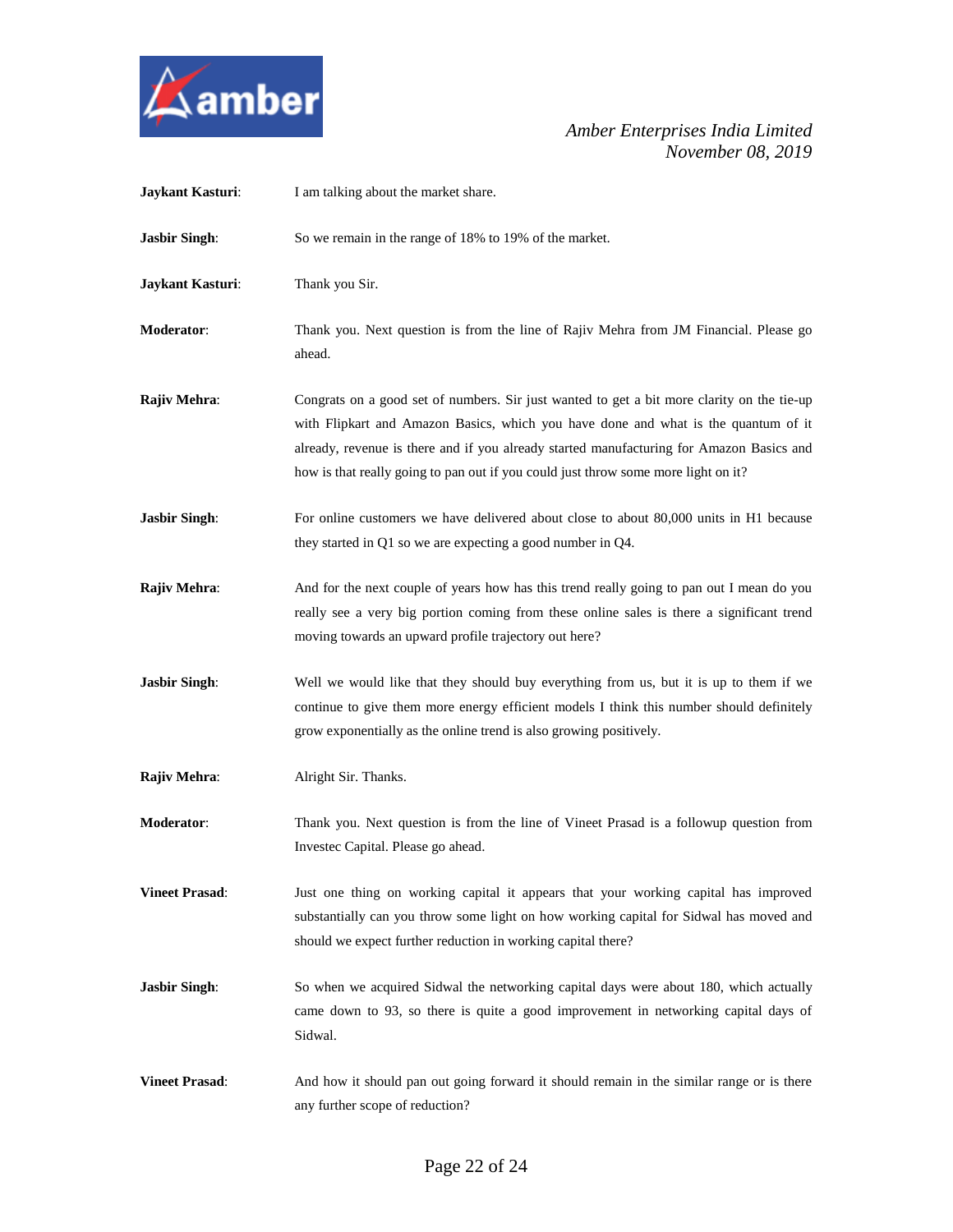

| <b>Jasbir Singh:</b>  | My team believes that there is a further reduction possible on a long-term basis and they are<br>working on it, but because it is a government related order book so I think sustainable level<br>should be somewhere in the range of 75 days.                                                                                                                   |
|-----------------------|------------------------------------------------------------------------------------------------------------------------------------------------------------------------------------------------------------------------------------------------------------------------------------------------------------------------------------------------------------------|
| <b>Vineet Prasad:</b> | And just one more can you quantify forex loss in this quarter and as well as in the base<br>quarter?                                                                                                                                                                                                                                                             |
| <b>Jasbir Singh:</b>  | In H1 the forex loss is 1.8 Crores on a standalone basis Amber and on a consolidated basis<br>it is 1.8 Crores similar level loss amount on a consolidated level as well.                                                                                                                                                                                        |
| <b>Vineet Prasad:</b> | And how was that in Q2 specifically?                                                                                                                                                                                                                                                                                                                             |
| <b>Jasbir Singh:</b>  | I was telling about the forex loss in Q2 so on a standalone it is 5 Crores in Q2 and<br>consolidated is 5.5 Crores.                                                                                                                                                                                                                                              |
| <b>Vineet Prasad:</b> | Thanks Sir. Thank you.                                                                                                                                                                                                                                                                                                                                           |
| Moderator:            | Thank you. The next question is from the line of Adit Makhijani from IDFC Securities.<br>Please go ahead.                                                                                                                                                                                                                                                        |
| Adit Makhijani:       | I would like to understand your current debt is on a standalone basis 228 Crores and 340 on<br>consolidated basis so going forward with the south plant coming up what do you see the<br>peak debt levels as and what debt by equity ratio you are comfortable with?                                                                                             |
| <b>Jasbir Singh:</b>  | See Tirupati plant is a little delayed plant, which we are having I think we might go for<br>investment in southern region in next year that will also be spread out in two financial<br>years, so we do not expect that there will be a further increase in the debt levels as company<br>is generating good cash flow in the last H1 as well as going forward. |
| Adit Makhijani:       | And also Sir I might have missed out on the ODU, IDU, window volume numbers if you<br>could help me with the same for Q2?                                                                                                                                                                                                                                        |
| <b>Jasbir Singh:</b>  | So Q2 IDU number was 2.17 lakhs, ODU is 1.27 and window is 67,000.                                                                                                                                                                                                                                                                                               |
| Adit Makhijani:       | Thank you so much Sir.                                                                                                                                                                                                                                                                                                                                           |
| Moderator:            | Thank you. Next question is from the line of Nirav Vasa from Anand Rathi. Please go<br>ahead.                                                                                                                                                                                                                                                                    |